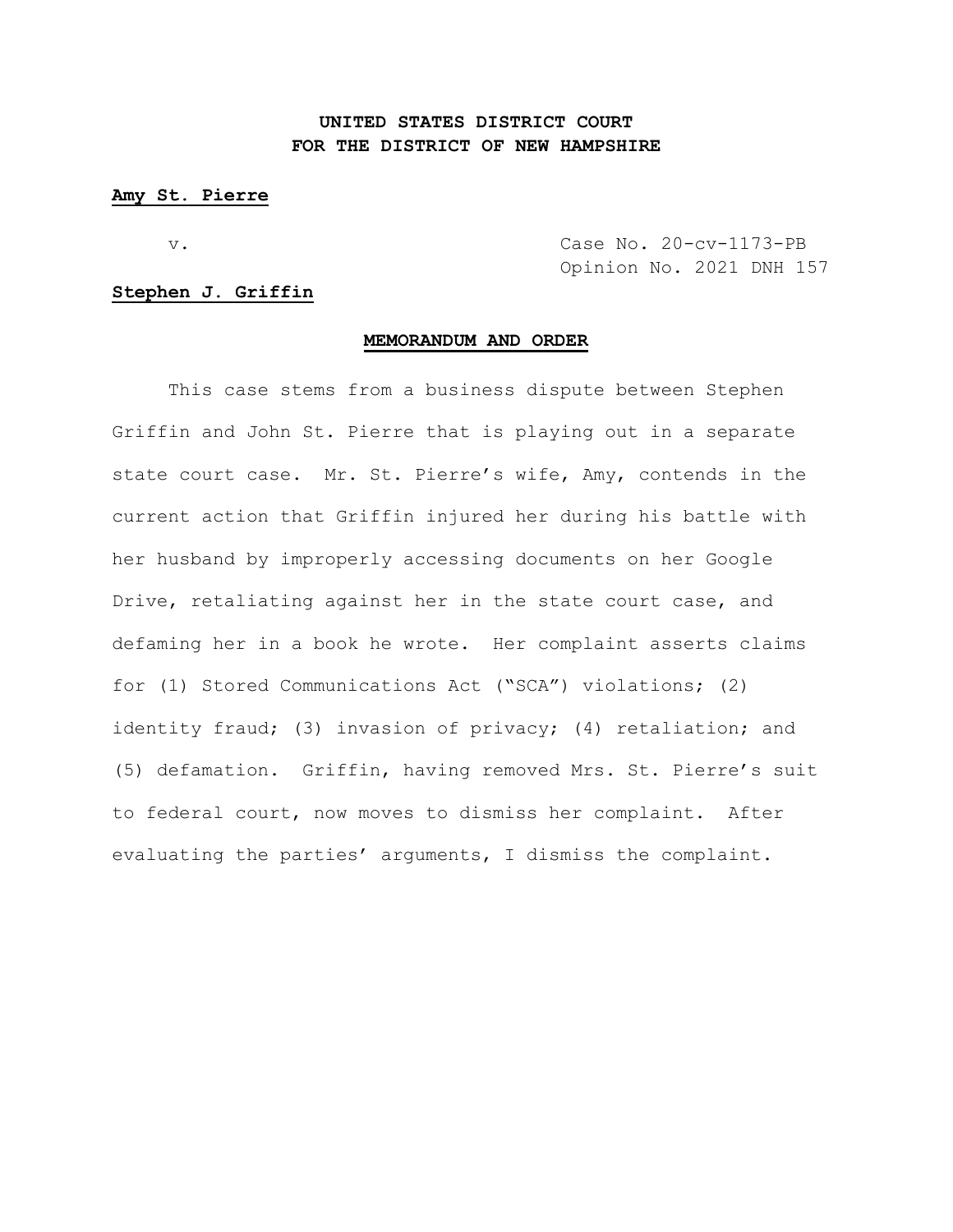### **I. BACKGROUND[1](#page-1-0)**

The parties' acrimony dates to at least 2018, when Mr. St. Pierre was terminated as CEO of Legacy Global Sports and replaced by Griffin. See Compl., Doc. No. [1-1](https://nhd-ecf.sso.dcn/doc1/11712554197) ¶¶ 7-9. What followed were allegations of computer hacking, a lawsuit in state court, and a tell-all book -- all of which inform various elements of Mrs. St. Pierre's complaint.

## 1. Mrs. St. Pierre's Google Drive

During his time as CEO of Legacy, Mr. St. Pierre used a corporate email address and an associated Google account for both business and personal matters. Id. ¶ 8. Mrs. St. Pierre maintained her own email address and Google account and used them to share certain documents stored on her Google Drive with her husband's corporate Google account. Id. ¶ 8.

Legacy retained control of Mr. St. Pierre's corporate Google account after he was fired. Griffin subsequently used that control to access Mrs. St. Pierre's shared documents. Id. ¶¶ 12-13. When Mrs. St. Pierre realized that Griffin had gained access to the shared documents, she deleted them and later filed

<span id="page-1-0"></span><sup>&</sup>lt;sup>1</sup> The facts recounted are drawn from plaintiffs' complaint, public records, documents central to the disputed claims, and "documents sufficiently referred to in the complaint." See [Freeman v. Town of Hudson, 714 F.3d 29, 36 \(1st Cir. 2013\)](https://www.westlaw.com/Document/I90d12dd8a5f311e2a555d241dae65084/View/FullText.html?transitionType=Default&contextData=(sc.Default)&VR=3.0&RS=da3.0&fragmentIdentifier=co_pp_sp_506_36) (quoting [Watterson v. Page, 987 F.2d 1, 3 \(1st Cir. 1993\)\)](https://www.westlaw.com/Document/I84c08488957211d993e6d35cc61aab4a/View/FullText.html?transitionType=Default&contextData=(sc.Default)&VR=3.0&RS=da3.0&fragmentIdentifier=co_pp_sp_350_3).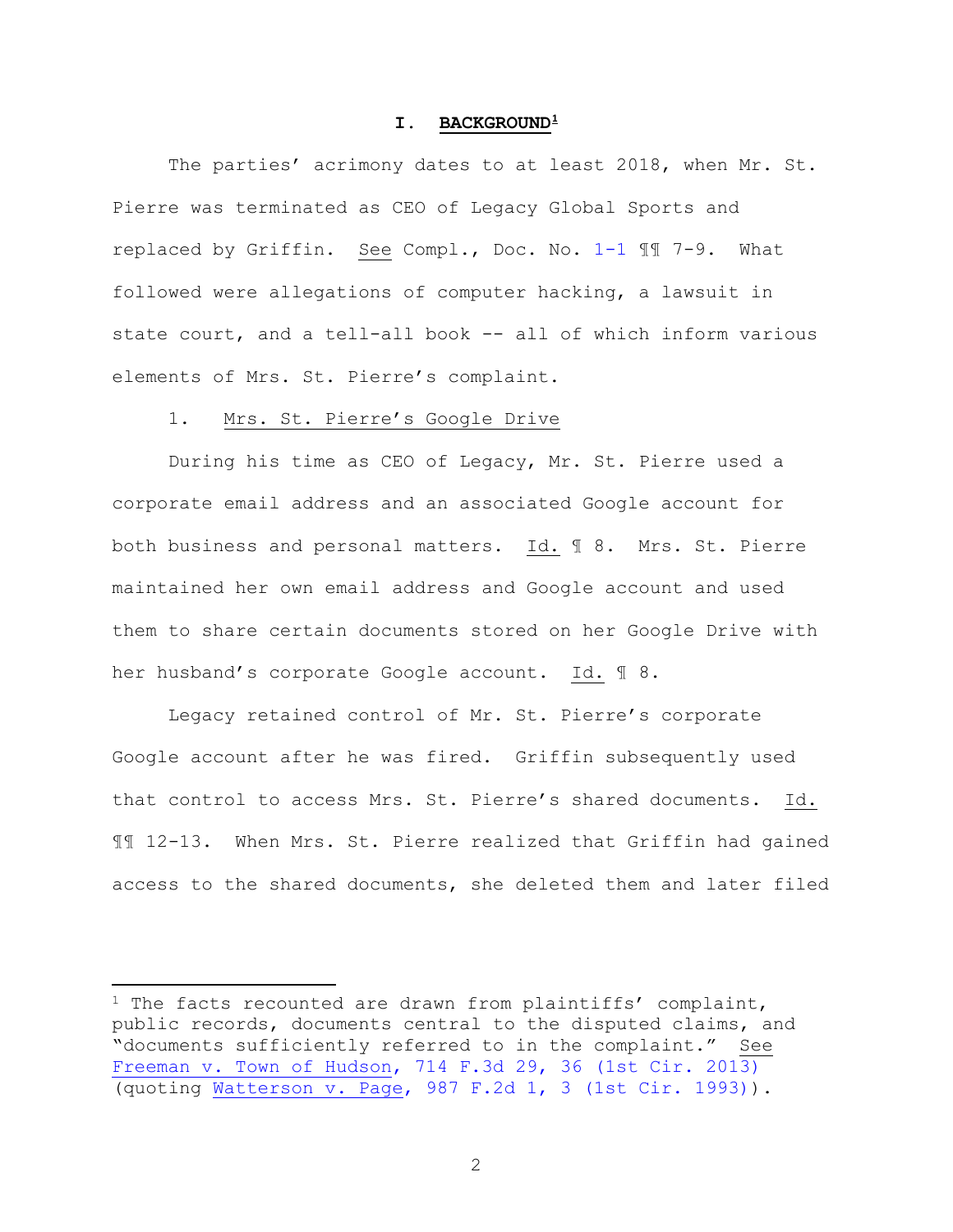criminal complaints against Griffin with the FBI and a local police department. Id. ¶¶ 16-17.

## 2. Litigation Behavior

Legacy sued Mr. St. Pierre after he was terminated for improperly using corporate resources in an external competitive venture. Id. ¶ 9. Mrs. St. Pierre is not a party to that litigation. Even so, she alleges that Griffin retaliated against her after she submitted her criminal complaints to the police and FBI. Id. ¶¶ 18-20. She says that Griffin directed his attorneys to "issue two subpoenas for Mrs. St. Pierre's personal email and private information." Id. ¶ 21. A state court judge quashed both subpoenas, id. ¶ 22, and his decision was reaffirmed after Legacy's attorneys asked a second judge to reconsider, id. ¶ 23, 28.

## 3. Griffin's Book

Griffin published a book, "Front Row Seat: Greed and Corruption in a Youth Sports Company," in November 2020. Id. ¶ 30. Amazon.com categorized the book under "Biographies of White Collar Crimes" and "White Collar Crimes True Accounts." Id. Griffin referenced Mrs. St. Pierre a handful of times in the book. Describing her role in the disputed events surrounding Mr. St. Pierre's termination, Griffin wrote that he "couldn't fathom the nerve or ignorance of this woman. Her husband was terminated by the company and was in the midst of a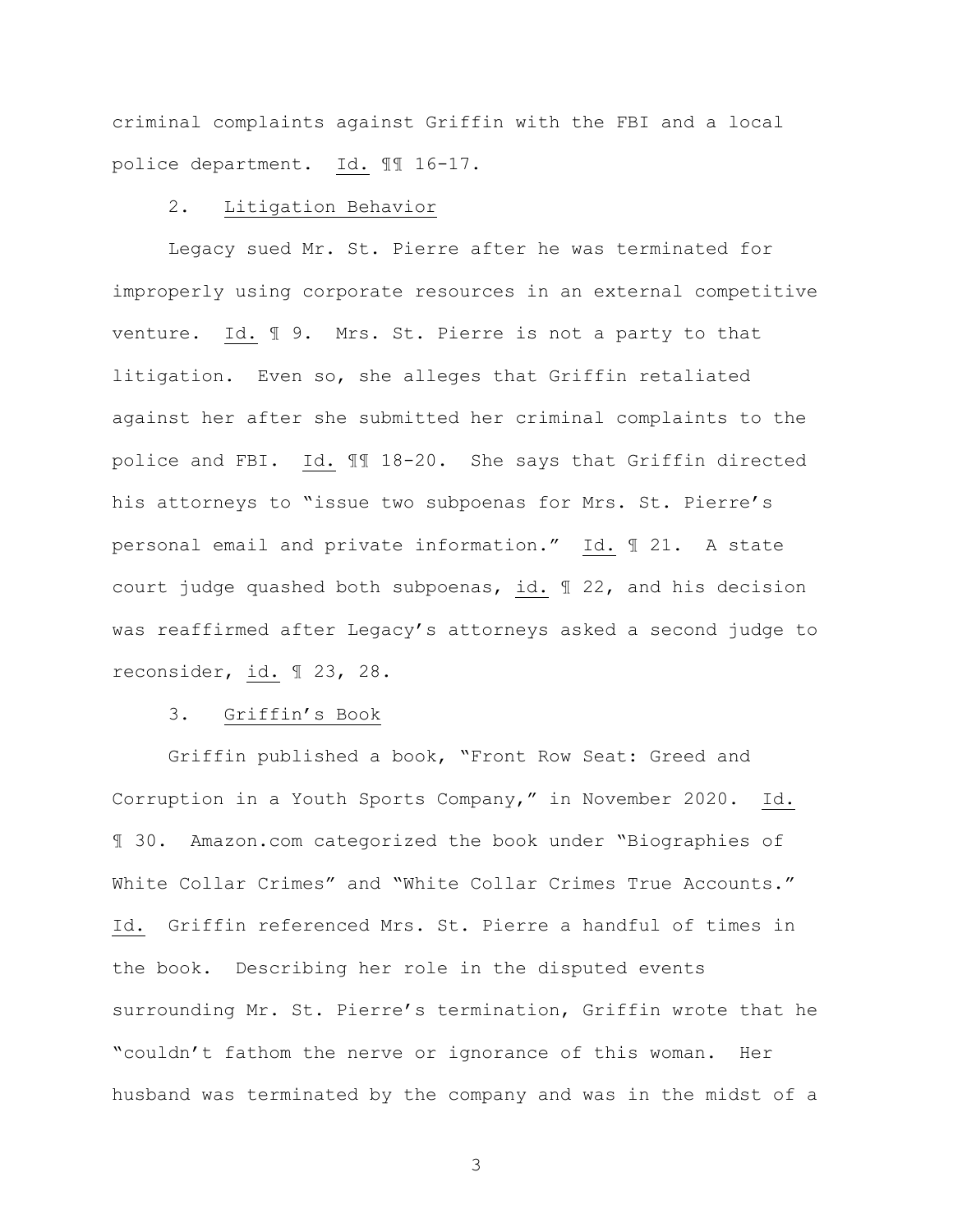messy legal battle, yet she thought it was appropriate to access the company's Google Drive and delete files? Give me a break." Id. He also sarcastically referred to Mrs. St. Pierre as "a classy lady." Id. Griffin promoted the book on LinkedIn, a social media platform focused on employment history and opportunities, leading Mrs. St. Pierre to delete her profile on the site. Id. ¶ 31.

Griffin also reported in the book that Mr. St. Pierre "told [him]" about "an 'awful' night dealing with his wife," that "she was yelling at him and he didn't want the kids to hear it from their bedrooms," and that "things were not good between him and his wife." Id. ¶ 33. Griffin also wrote that Mrs. St. Pierre was "retired" when she was, in fact, still working. Id. ¶ 13.

#### **II. STANDARD OF REVIEW**

To overcome a motion to dismiss under Rule  $12(b)(6)$ , a plaintiff must make factual allegations sufficient to "state a claim to relief that is plausible on its face." [Ashcroft v.](https://www.westlaw.com/Document/I90623386439011de8bf6cd8525c41437/View/FullText.html?transitionType=Default&contextData=(sc.Default)&VR=3.0&RS=da3.0&fragmentIdentifier=co_pp_sp_780_678)  [Iqbal, 556 U.S. 662, 678 \(2009\)](https://www.westlaw.com/Document/I90623386439011de8bf6cd8525c41437/View/FullText.html?transitionType=Default&contextData=(sc.Default)&VR=3.0&RS=da3.0&fragmentIdentifier=co_pp_sp_780_678) (quoting [Bell Atl.](https://www.westlaw.com/Document/Ib53eb62e07a011dcb035bac3a32ef289/View/FullText.html?transitionType=Default&contextData=(sc.Default)&VR=3.0&RS=da3.0&fragmentIdentifier=co_pp_sp_780_570) Corp. v. [Twombly, 550 U.S. 544, 570 \(2007\)\)](https://www.westlaw.com/Document/Ib53eb62e07a011dcb035bac3a32ef289/View/FullText.html?transitionType=Default&contextData=(sc.Default)&VR=3.0&RS=da3.0&fragmentIdentifier=co_pp_sp_780_570). Under this plausibility standard, the plaintiff must plead "factual content that allows the court to draw the reasonable inference that the defendant is liable for the misconduct alleged." [Id.](https://www.westlaw.com/Document/I90623386439011de8bf6cd8525c41437/View/FullText.html?transitionType=Default&contextData=(sc.Default)&VR=3.0&RS=da3.0&fragmentIdentifier=co_pp_sp_780_678) This pleading requirement demands "more than a sheer possibility that [the] defendant has acted unlawfully" or "facts that are merely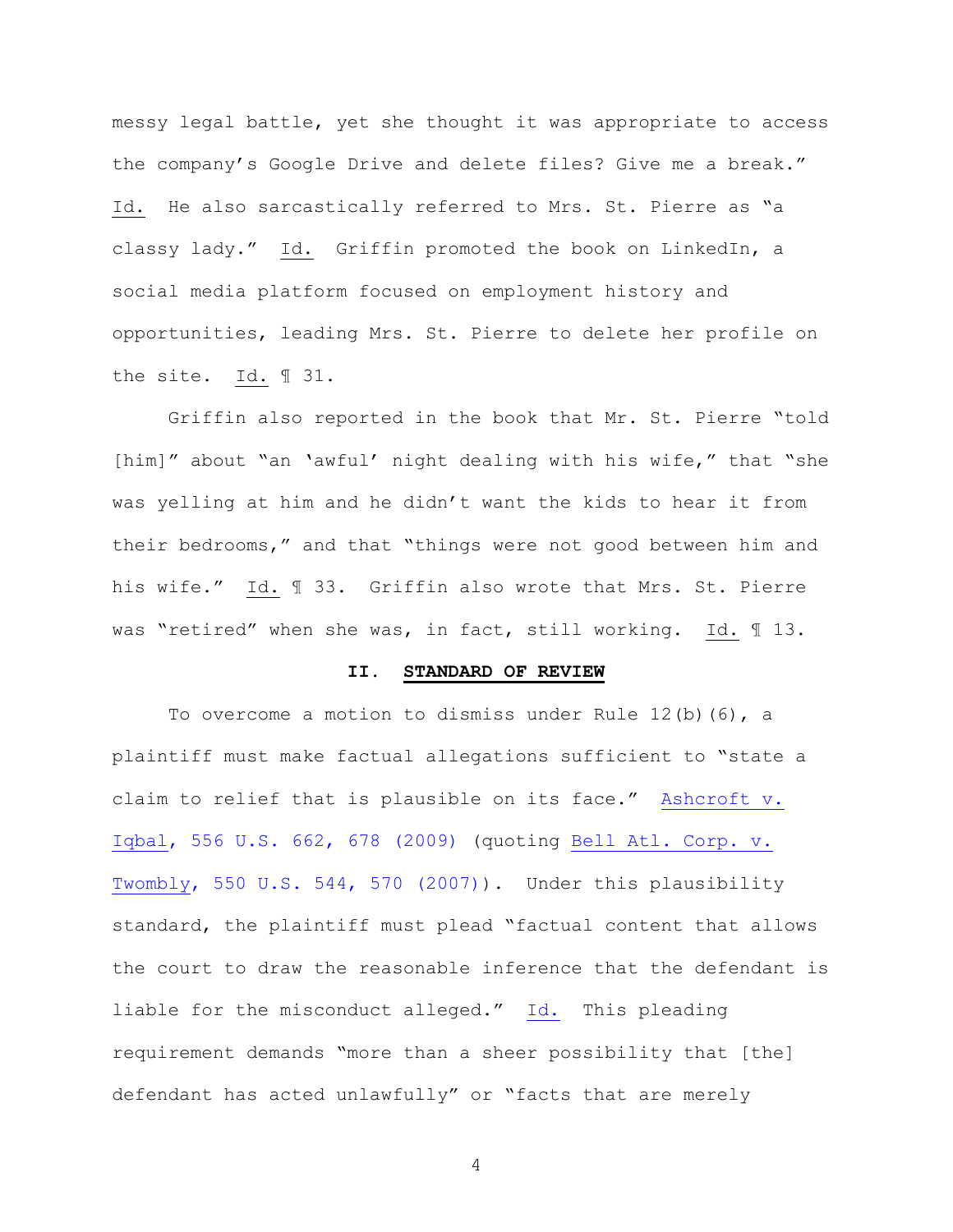consistent with [the] defendant's liability." [Id.](https://www.westlaw.com/Document/I90623386439011de8bf6cd8525c41437/View/FullText.html?transitionType=Default&contextData=(sc.Default)&VR=3.0&RS=da3.0&fragmentIdentifier=co_pp_sp_780_678) Although the complaint need not set forth detailed factual allegations, it must provide "more than an unadorned, the-defendant-unlawfullyharmed-me accusation." [Id.](https://www.westlaw.com/Document/I90623386439011de8bf6cd8525c41437/View/FullText.html?transitionType=Default&contextData=(sc.Default)&VR=3.0&RS=da3.0&fragmentIdentifier=co_pp_sp_780_678) 

In evaluating the pleadings, I disregard any conclusory statements in the complaint and credit as true all nonconclusory factual allegations and the reasonable inferences drawn from those allegations to determine whether the claim is plausible. Ocasio-Hernández v. [Fortuño-Burset, 640 F.3d 1, 12](https://www.westlaw.com/Document/If0989fea5ee911e097a4a9f0a6e10efc/View/FullText.html?transitionType=Default&contextData=(sc.Default)&VR=3.0&RS=da3.0&fragmentIdentifier=co_pp_sp_506_12)  [\(1st Cir. 2011\).](https://www.westlaw.com/Document/If0989fea5ee911e097a4a9f0a6e10efc/View/FullText.html?transitionType=Default&contextData=(sc.Default)&VR=3.0&RS=da3.0&fragmentIdentifier=co_pp_sp_506_12) I "may also consider 'facts subject to judicial notice, implications from documents incorporated into the complaint, and concessions in the complainant's response to the motion to dismiss.'" [Breiding v. Eversource Energy, 939](https://www.westlaw.com/Document/I64446650da9411e99758f497fe5ac24e/View/FullText.html?transitionType=Default&contextData=(sc.Default)&VR=3.0&RS=da3.0&fragmentIdentifier=co_pp_sp_506_49)  [F.3d 47, 49 \(1st Cir. 2019\)](https://www.westlaw.com/Document/I64446650da9411e99758f497fe5ac24e/View/FullText.html?transitionType=Default&contextData=(sc.Default)&VR=3.0&RS=da3.0&fragmentIdentifier=co_pp_sp_506_49) (quoting [Arturet-Vélez v. R.J.](https://www.westlaw.com/Document/I4d99c7f7551c11dab072a248d584787d/View/FullText.html?transitionType=Default&contextData=(sc.Default)&VR=3.0&RS=da3.0&fragmentIdentifier=co_pp_sp_506_13+n.2)  [Reynolds Tobacco Co., 429 F.3d 10, 13 n.2 \(1st Cir. 2005\)\)](https://www.westlaw.com/Document/I4d99c7f7551c11dab072a248d584787d/View/FullText.html?transitionType=Default&contextData=(sc.Default)&VR=3.0&RS=da3.0&fragmentIdentifier=co_pp_sp_506_13+n.2).

#### **III. ANALYSIS**

Mrs. St. Pierre's claims fall neatly into three categories. Her SCA, identity fraud, and invasion of privacy claims concern Griffin's activity on her Google Drive. Her retaliation claim focuses on Griffin's litigation tactics in the related state court case, and her defamation claim is based on statements Griffin made about her in his book.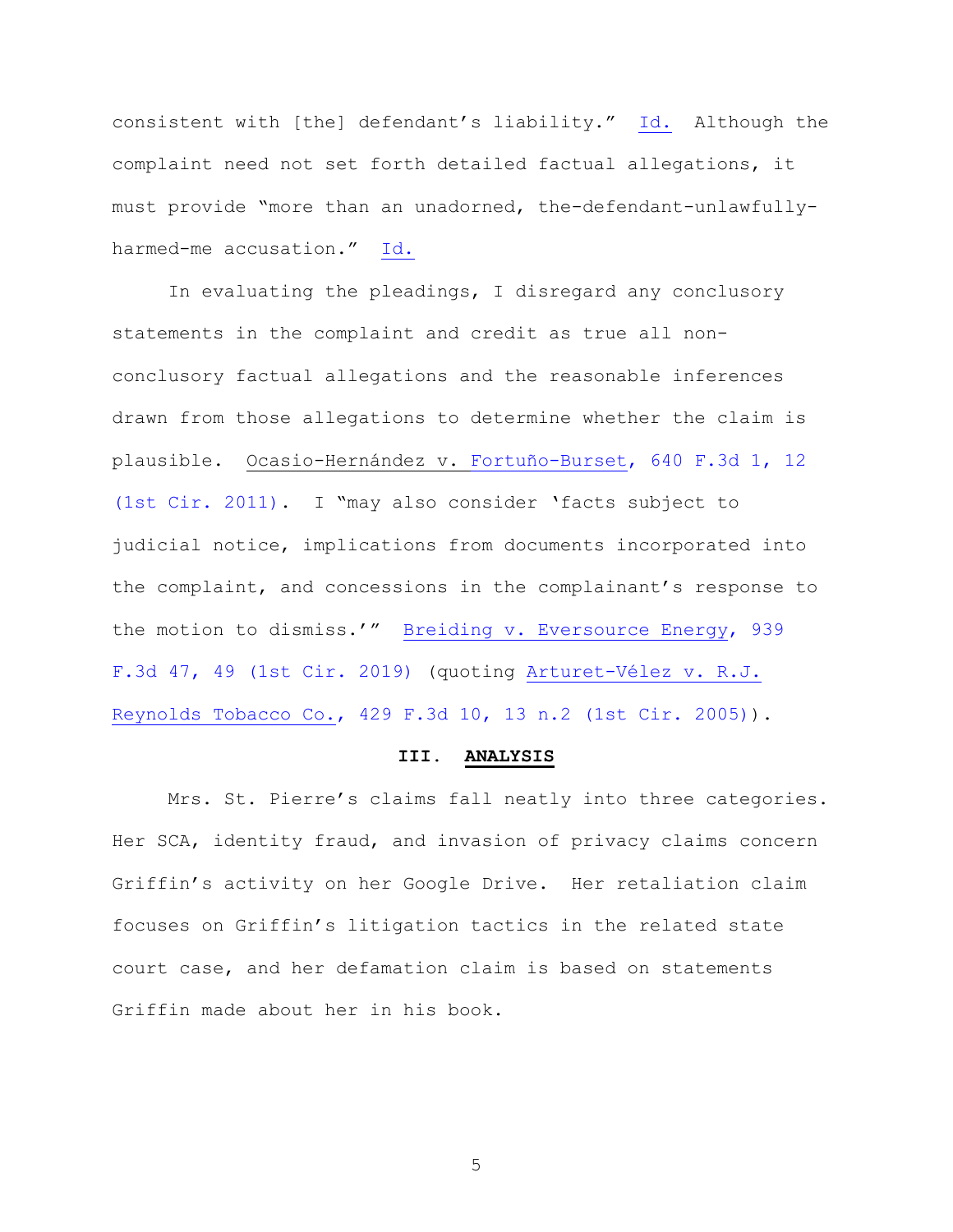#### **A. Google Drive Claims**

Mrs. St. Pierre's SCA, identity fraud, and invasion of privacy claims are all directed at Griffin's use of her husband's corporate Google account to access documents on Mrs. St. Pierre's Google Drive. I take up Griffin's challenge to each of these claims in turn.

## 1. Stored Communications Act Claims

The SCA is a criminal statute that can also support a private civil action for damages. [18 U.S.C. §§](https://www.westlaw.com/Document/N5578FD70F4E911E89B3D93CD82803C66/View/FullText.html?transitionType=Default&contextData=(sc.Default)&VR=3.0&RS=da3.0) 2701, 2707. It provides in pertinent part that a person commits a crime if he:

- (1) intentionally accesses without authorization a facility through which an electronic communication service is provided; or
- (2) intentionally exceeds an authorization to access that facility;

and thereby obtains, alters, or prevents authorized access to a wire or electronic communication while it is in electronic storage in such system shall be punished as provided in subsection (b) of this section.

[18 U.S.C. §](https://www.westlaw.com/Document/N5578FD70F4E911E89B3D93CD82803C66/View/FullText.html?transitionType=Default&contextData=(sc.Default)&VR=3.0&RS=da3.0) 2701(a). Mrs. St. Pierre asserts that Griffin violated this provision by using her husband's corporate Google account to access the documents that are the subject of her complaint.

I agree with Griffin that Mrs. St. Pierre's SCA claim must be dismissed. Mrs. St. Pierre concedes: (1) that she shared access to the documents Griffin accessed with her husband's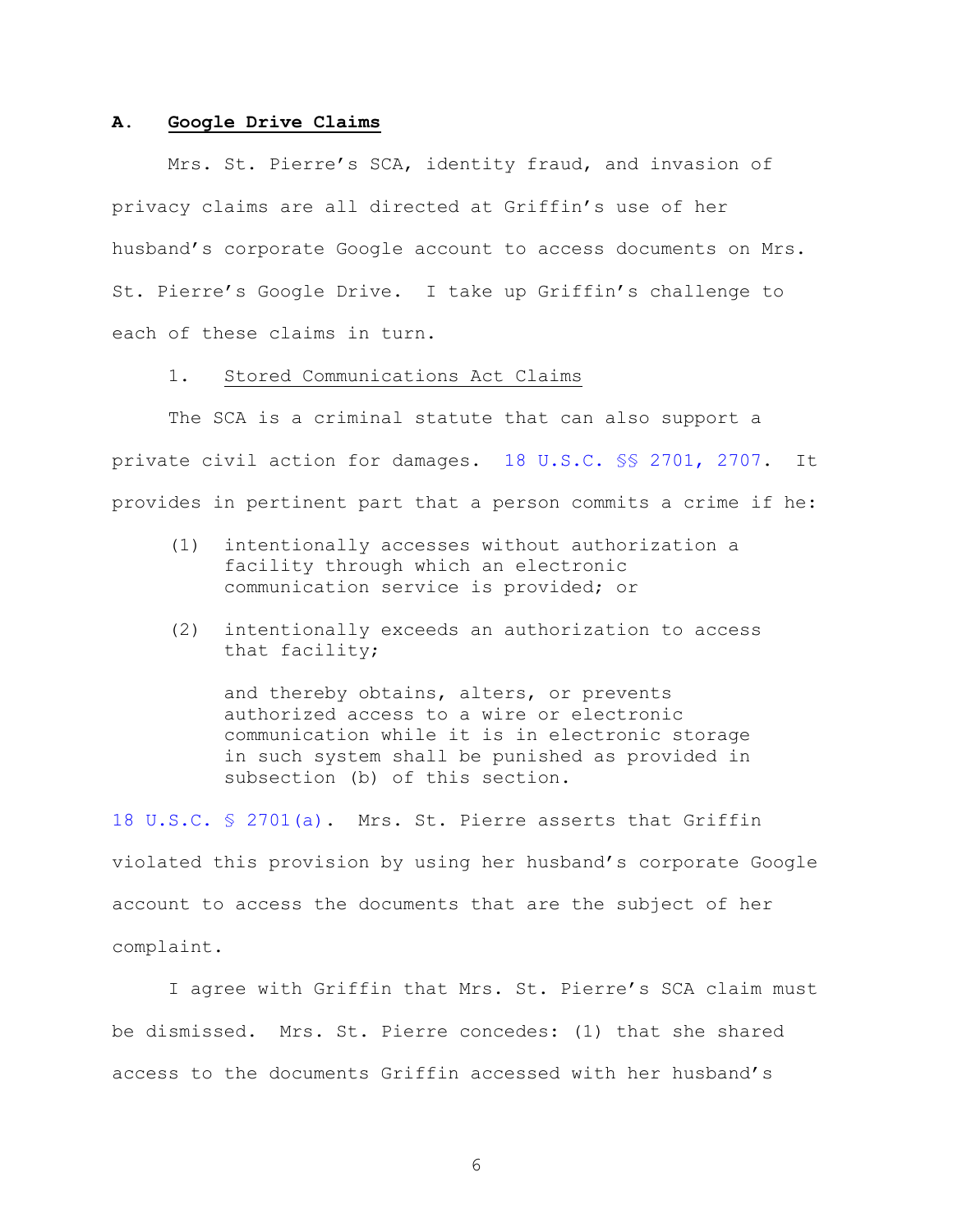corporate Google account, Compl., Doc. No. [1-1](https://nhd-ecf.sso.dcn/doc1/11712554197) ¶ 12; (2) she continued to share access to the documents after her husband was terminated, id. ¶ 21; and (3) the account was a corporate asset that Legacy was entitled to control after her husband was fired, id. ¶ 10. Although she claims that Griffin committed identity fraud by continuing to use her husband's profile in connection with his corporate Gmail address, she fails to claim that this alleged deception played a role in her decision to continue to share the documents with the account after Mr. St. Pierre was fired. Given these circumstances, Mrs. St. Pierre is in no position to claim that Griffin accessed the shared documents without authorization. See § [2701\(a\)\(1\).](https://www.westlaw.com/Document/N5578FD70F4E911E89B3D93CD82803C66/View/FullText.html?transitionType=Default&contextData=(sc.Default)&VR=3.0&RS=da3.0)

Although Mrs. St. Pierre does not press the point, she also lacks a plausible claim that Griffin exceeded any authorization she gave him to access the documents by copying them, distributing them, or using them for another improper purpose. When access to electronically stored documents has been granted, the SCA is not violated even if the person who was granted access later uses the documents for an unauthorized purpose. See [TLS Mgmt. & Mktg. Servs., LLC v. Rodriguez-Toledo, 260 F.](https://www.westlaw.com/Document/I8ae2cdd0c93811e6ac07a76176915fee/View/FullText.html?transitionType=Default&contextData=(sc.Default)&VR=3.0&RS=da3.0&fragmentIdentifier=co_pp_sp_7903_163)  [Supp. 3d 154, 163 \(D.P.R. 2016\);](https://www.westlaw.com/Document/I8ae2cdd0c93811e6ac07a76176915fee/View/FullText.html?transitionType=Default&contextData=(sc.Default)&VR=3.0&RS=da3.0&fragmentIdentifier=co_pp_sp_7903_163) [Sherman & Co. v. Salton Maxim](https://www.westlaw.com/Document/Ib6ad2f9753cb11d9a99c85a9e6023ffa/View/FullText.html?transitionType=Default&contextData=(sc.Default)&VR=3.0&RS=da3.0&fragmentIdentifier=co_pp_sp_4637_821)  [Housewares, Inc., 94 F. Supp. 2d 817, 821 \(E.D. Mich. 2000\);](https://www.westlaw.com/Document/Ib6ad2f9753cb11d9a99c85a9e6023ffa/View/FullText.html?transitionType=Default&contextData=(sc.Default)&VR=3.0&RS=da3.0&fragmentIdentifier=co_pp_sp_4637_821) see also [Van Buren v. United States, 141 S. Ct. 1648, 1655](https://www.westlaw.com/Document/I2752748fc35a11ebaa829251c41d9359/View/FullText.html?transitionType=Default&contextData=(sc.Default)&VR=3.0&RS=da3.0)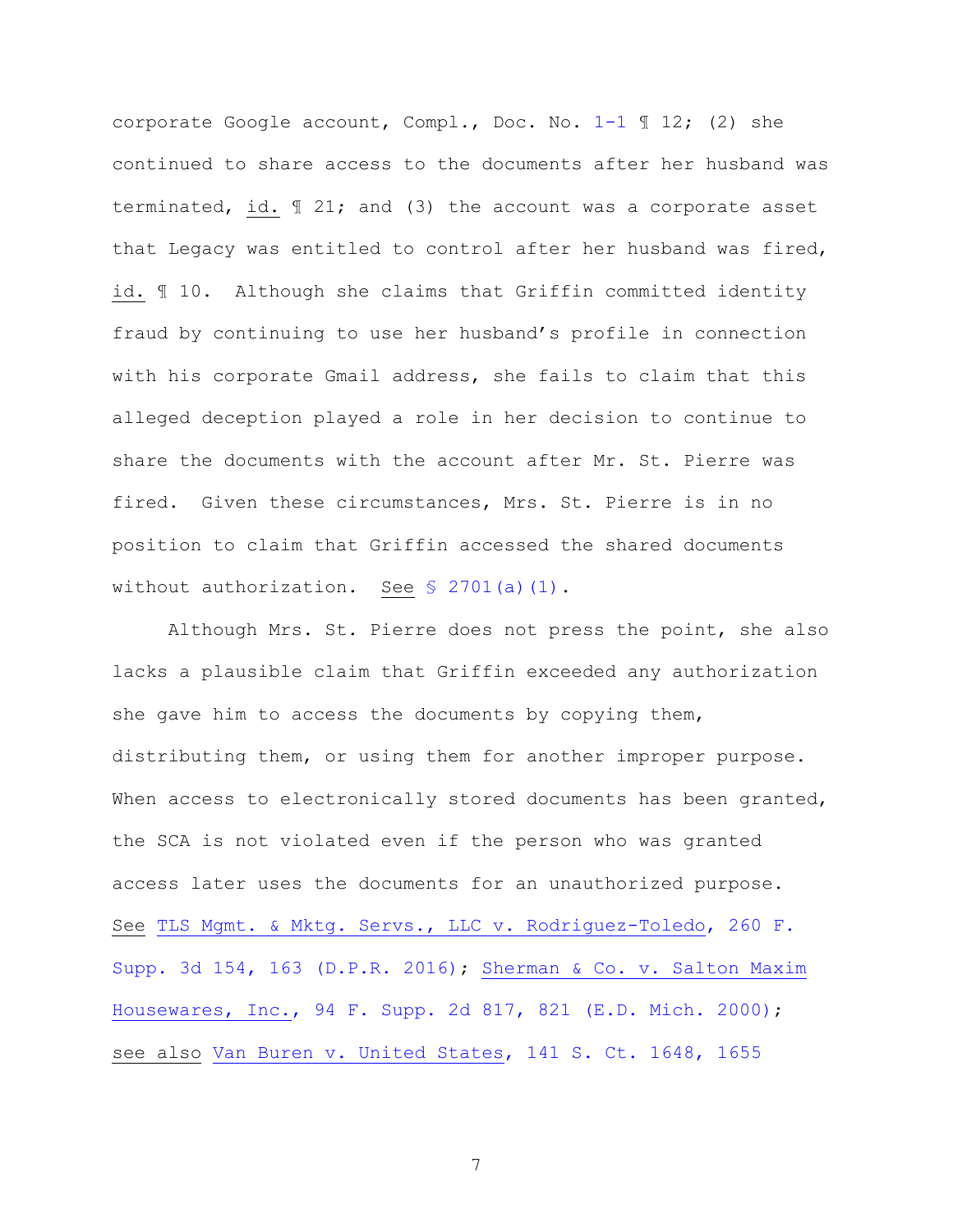[\(2021\)](https://www.westlaw.com/Document/I2752748fc35a11ebaa829251c41d9359/View/FullText.html?transitionType=Default&contextData=(sc.Default)&VR=3.0&RS=da3.0) (construing similar language in the Computer Fraud and Abuse Act).

## 2. Identity Fraud Claim

Mrs. St. Pierre asserts that Griffin is liable for identity fraud because he used her husband's corporate Google account to access documents on her Google Drive. She bases her claim on [N.H. Rev. Stat. Ann. §](https://www.westlaw.com/Document/NF2E222D0DAD011DAB50AC802941FC15B/View/FullText.html?transitionType=Default&contextData=(sc.Default)&VR=3.0&RS=da3.0) 638:26, which makes it a crime to "pose[] as another person with the purpose to defraud  $\ldots$ ."

As Griffin notes, [§ 638:26](https://www.westlaw.com/Document/NF2E222D0DAD011DAB50AC802941FC15B/View/FullText.html?transitionType=Default&contextData=(sc.Default)&VR=3.0&RS=da3.0) is a criminal statute. It does not provide a private civil right of action, and St. Pierre has failed to point to any relevant legislative history or controlling case law that allows a plaintiff to base a civil claim on this provision. Accordingly, I agree that the claim must be dismissed. See [Menard v. Tyndall, 2018 WL 5839394, at](https://www.westlaw.com/Document/I8d554660e3b211e8a99cca37ea0f7dc8/View/FullText.html?transitionType=Default&contextData=(sc.Default)&VR=3.0&RS=da3.0&fragmentIdentifier=co_pp_sp_999_1)  [\\*1 \(N.H. Sup. Ct. Oct.](https://www.westlaw.com/Document/I8d554660e3b211e8a99cca37ea0f7dc8/View/FullText.html?transitionType=Default&contextData=(sc.Default)&VR=3.0&RS=da3.0&fragmentIdentifier=co_pp_sp_999_1) 26, 2018); [Snierson v. Scruton, 145](https://www.westlaw.com/Document/I1cc1f45232b611d98b61a35269fc5f88/View/FullText.html?transitionType=Default&contextData=(sc.Default)&VR=3.0&RS=da3.0&fragmentIdentifier=co_pp_sp_579_79) N.H. [73, 79 \(2000\);](https://www.westlaw.com/Document/I1cc1f45232b611d98b61a35269fc5f88/View/FullText.html?transitionType=Default&contextData=(sc.Default)&VR=3.0&RS=da3.0&fragmentIdentifier=co_pp_sp_579_79) [Marquay v. Eno, 139 N.H. 708, 715-16 \(1995\).](https://www.westlaw.com/Document/I6c4e7146355611d986b0aa9c82c164c0/View/FullText.html?transitionType=Default&contextData=(sc.Default)&VR=3.0&RS=da3.0&fragmentIdentifier=co_pp_sp_579_715)

### 3. Invasion of Privacy Claims

Mrs. St. Pierre accuses Griffin of invading her privacy by accessing certain files on her Google Drive that she had shared with her husband's corporate Google account. Although she generally claims that she stored "pictures and information about . . . her family, financials, health records, and other personal matters" on her Google Drive, Compl., Doc. No. [1-1](https://nhd-ecf.sso.dcn/doc1/11712554197) ¶ 12, she does not allege that she shared any sensitive personal files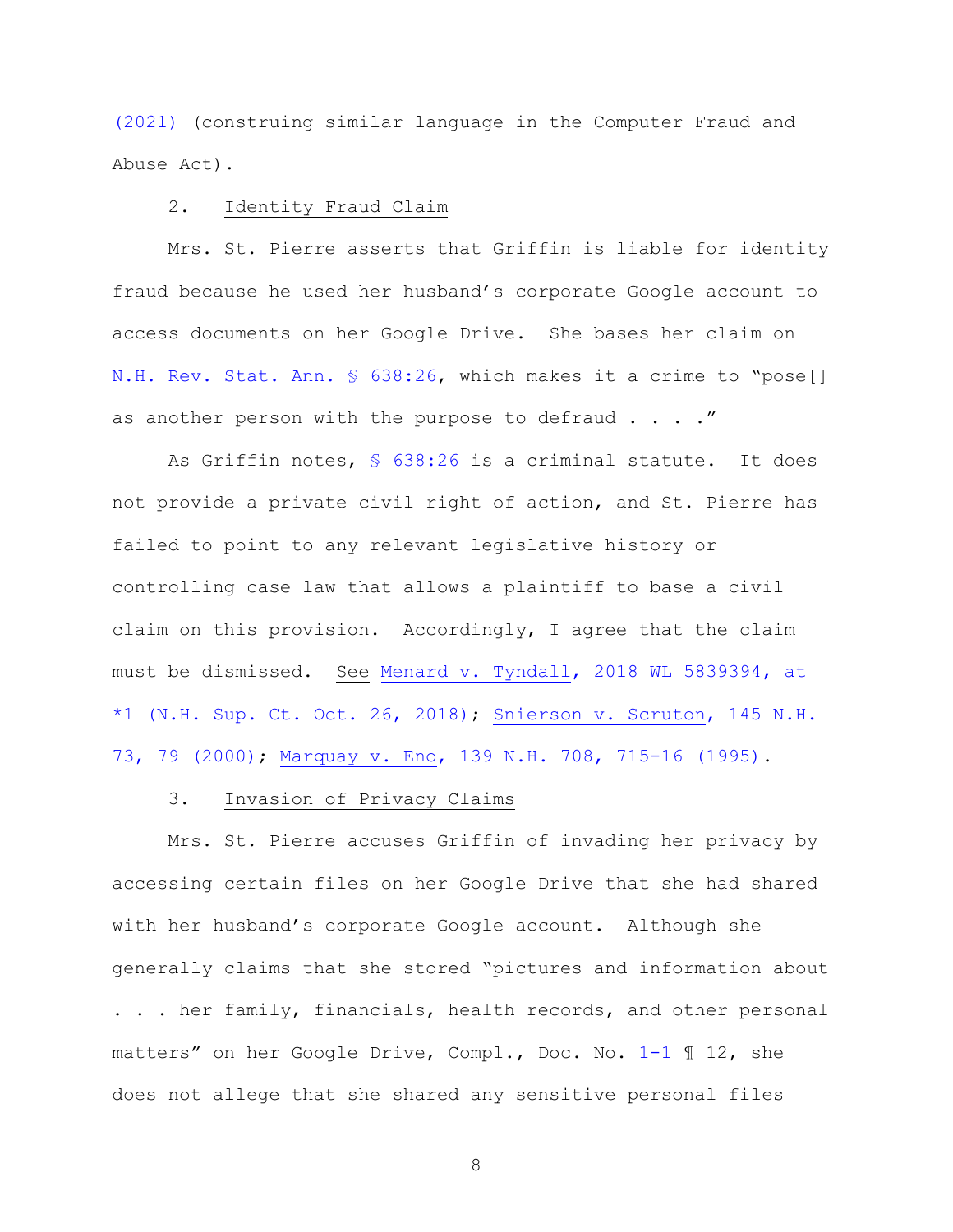with her husband's corporate account. Instead, the only two files she specifically states were shared and later accessed by Griffin were "Seacoast Sports Village.docx" and "Seacoast Sports PP.pptx," neither of which on its face appears to contain sensitive personal information. Compl., Doc. No. [1-1](https://nhd-ecf.sso.dcn/doc1/11712554197) 1 12; Pl's Reply, Doc. No. [11](https://nhd-ecf.sso.dcn/doc1/11712569870) ¶ 4.[2](#page-8-0) 

Based on these alleged facts, Mrs. St. Pierre claims that Griffin "invaded [her] privacy when he accessed her personal account and intentionally intruded upon her private affairs contained in her account." Compl., Doc. No. [1-1](https://nhd-ecf.sso.dcn/doc1/11712554197) ¶ 50. Reading her complaint generously, I construe Mrs. St. Pierre's complaint to assert a claim for invasion of privacy by "intrusion upon physical and mental solitude or seclusion." See, e.g., [Karch v.](https://www.westlaw.com/Document/I69ad289832dc11d98b61a35269fc5f88/View/FullText.html?transitionType=Default&contextData=(sc.Default)&VR=3.0&RS=da3.0&fragmentIdentifier=co_pp_sp_579_534)  [BayBank FSB, 147 N.H. 525, 534 \(2002\)](https://www.westlaw.com/Document/I69ad289832dc11d98b61a35269fc5f88/View/FullText.html?transitionType=Default&contextData=(sc.Default)&VR=3.0&RS=da3.0&fragmentIdentifier=co_pp_sp_579_534) (describing intrusion upon seclusion claim).<sup>3</sup>

<span id="page-8-0"></span><sup>2</sup> Mrs. St. Pierre also attached a screen shot of her husband's corporate Google Drive to her complaint. Compl., Doc. No. [1-1](https://nhd-ecf.sso.dcn/doc1/11712554197) Ex. 4. Mrs. St. Pierre says that she shared these files with her husband, but she does not allege that Griffin ever accessed the files, nor does she assert that any of those files contained sensitive personal information. See id. ¶ 26. Instead, she confirms that the files related to the administration of an ice hockey rink that the St. Pierres were involved with. Id.

<span id="page-8-1"></span> $3$  I do not understand Mrs. St. Pierre to allege an invasion of privacy by public disclosure of private facts claim, see [Karch,](https://www.westlaw.com/Document/I69ad289832dc11d98b61a35269fc5f88/View/FullText.html?transitionType=Default&contextData=(sc.Default)&VR=3.0&RS=da3.0&fragmentIdentifier=co_pp_sp_579_535)  [147 N.H. at 535](https://www.westlaw.com/Document/I69ad289832dc11d98b61a35269fc5f88/View/FullText.html?transitionType=Default&contextData=(sc.Default)&VR=3.0&RS=da3.0&fragmentIdentifier=co_pp_sp_579_535) (outlining elements of the tort), as she does not claim that either of the documents that Griffin shared was "intimate" as contemplated by the tort, see [id.;](https://www.westlaw.com/Document/I69ad289832dc11d98b61a35269fc5f88/View/FullText.html?transitionType=Default&contextData=(sc.Default)&VR=3.0&RS=da3.0&fragmentIdentifier=co_pp_sp_579_535) see also Restatement (Second) of Torts § 652D cmt. b (1977) (explaining that relevant disclosures involve "intimate details . . . spread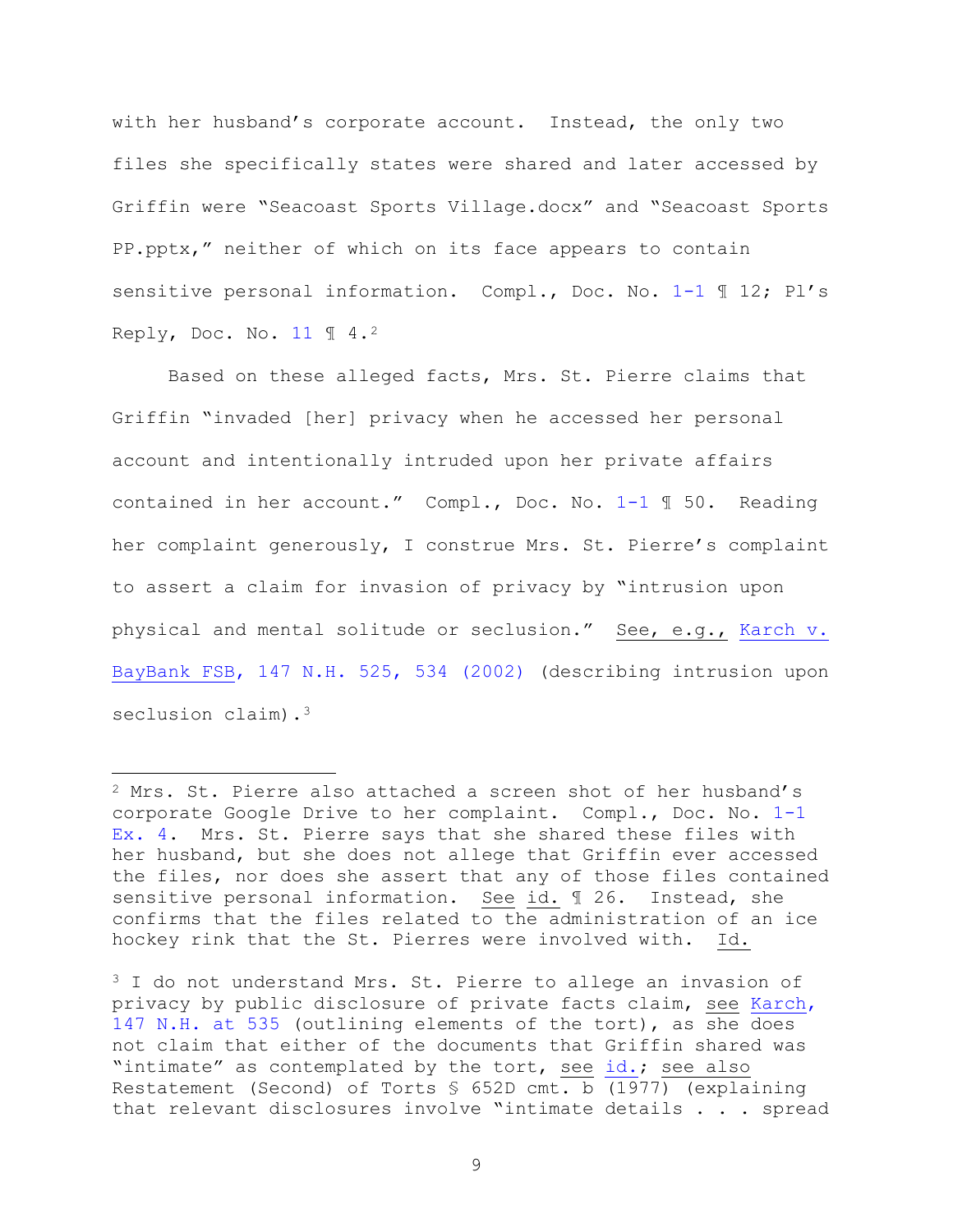A person who intentionally "intru[des], upon a plaintiff's physical and mental solitude or seclusion" is liable for intrusion upon seclusion when the intrusion is "offensive." [Karch, 147 N.H. at 534;](https://www.westlaw.com/Document/I69ad289832dc11d98b61a35269fc5f88/View/FullText.html?transitionType=Default&contextData=(sc.Default)&VR=3.0&RS=da3.0&fragmentIdentifier=co_pp_sp_579_534) see also [Restatement \(Second\) of Torts](https://www.westlaw.com/Document/I82cb9f16dc1611e2ac56d4437d510c12/View/FullText.html?transitionType=Default&contextData=(sc.Default)&VR=3.0&RS=da3.0)  § [652B.](https://www.westlaw.com/Document/I82cb9f16dc1611e2ac56d4437d510c12/View/FullText.html?transitionType=Default&contextData=(sc.Default)&VR=3.0&RS=da3.0) An intrusion will be insufficiently offensive to support an intrusion upon seclusion claim unless it exceeds "the limits of decency" such that the defendant "should have realized that" it would upset "persons of ordinary sensibilities." [Karch, 147 N.H. at 534-35](https://www.westlaw.com/Document/I69ad289832dc11d98b61a35269fc5f88/View/FullText.html?transitionType=Default&contextData=(sc.Default)&VR=3.0&RS=da3.0&fragmentIdentifier=co_pp_sp_579_534) (quoting [Fischer v. Hooper, 143 N.H.](https://www.westlaw.com/Document/Ib63d162d372311d9abe5ec754599669c/View/FullText.html?transitionType=Default&contextData=(sc.Default)&VR=3.0&RS=da3.0&fragmentIdentifier=co_pp_sp_579_590)  [585, 590 \(1999\)\)](https://www.westlaw.com/Document/Ib63d162d372311d9abe5ec754599669c/View/FullText.html?transitionType=Default&contextData=(sc.Default)&VR=3.0&RS=da3.0&fragmentIdentifier=co_pp_sp_579_590).[4](#page-9-0) The privacy interest intruded upon must be "something secret, secluded or private pertaining to the plaintiff." [Fischer, 143 N.H. at 590](https://www.westlaw.com/Document/Ib63d162d372311d9abe5ec754599669c/View/FullText.html?transitionType=Default&contextData=(sc.Default)&VR=3.0&RS=da3.0&fragmentIdentifier=co_pp_sp_579_590) (quoting [Hamberger v.](https://www.westlaw.com/Document/Ia08e5b1433ed11d98b61a35269fc5f88/View/FullText.html?transitionType=Default&contextData=(sc.Default)&VR=3.0&RS=da3.0&fragmentIdentifier=co_pp_sp_579_110)  [Eastman, 106 N.H. 107, 110 \(1964\)\)](https://www.westlaw.com/Document/Ia08e5b1433ed11d98b61a35269fc5f88/View/FullText.html?transitionType=Default&contextData=(sc.Default)&VR=3.0&RS=da3.0&fragmentIdentifier=co_pp_sp_579_110).

When considering whether an item is "secret, secluded, or private," the New Hampshire Supreme Court "determine[s] whether

before the public gaze in a manner highly offensive to the ordinary reasonable man"). And her complaint does not allege either of the remaining invasion of privacy torts: placing her in a false light in the public eye or appropriation of her name or likeness. See [Mansfield v. Arsenault, No. 2020-0100, 2021 WL](https://www.westlaw.com/Document/I0fc30930525511eb8a6f9ded7b40efb4/View/FullText.html?transitionType=Default&contextData=(sc.Default)&VR=3.0&RS=da3.0&fragmentIdentifier=co_pp_sp_999_1)  [72370, at \\*1–2 \(N.H. Jan. 8, 2021\)](https://www.westlaw.com/Document/I0fc30930525511eb8a6f9ded7b40efb4/View/FullText.html?transitionType=Default&contextData=(sc.Default)&VR=3.0&RS=da3.0&fragmentIdentifier=co_pp_sp_999_1) (outlining elements of the torts); Compl., Doc. No.  $1-1 \text{ } \text{T}$  50.

<span id="page-9-0"></span><sup>4</sup> In [Karch,](https://www.westlaw.com/Document/I69ad289832dc11d98b61a35269fc5f88/View/FullText.html?transitionType=Default&contextData=(sc.Default)&VR=3.0&RS=da3.0) the New Hampshire Supreme Court explained that Fischer was "consistent with the [Restatement \(Second\) of Torts](https://www.westlaw.com/Document/I82cb9f16dc1611e2ac56d4437d510c12/View/FullText.html?transitionType=Default&contextData=(sc.Default)&VR=3.0&RS=da3.0)  § [652B"](https://www.westlaw.com/Document/I82cb9f16dc1611e2ac56d4437d510c12/View/FullText.html?transitionType=Default&contextData=(sc.Default)&VR=3.0&RS=da3.0) with respect to how "offensive" a defendant's intrusion must be before it is actionable. [147 N.H. at 535.](https://www.westlaw.com/Document/I69ad289832dc11d98b61a35269fc5f88/View/FullText.html?transitionType=Default&contextData=(sc.Default)&VR=3.0&RS=da3.0&fragmentIdentifier=co_pp_sp_579_535) Thus, even though the Restatement requires "highly offensive" conduct, I construe the New Hampshire Supreme Court's requirement of "offensive" conduct to be materially the same.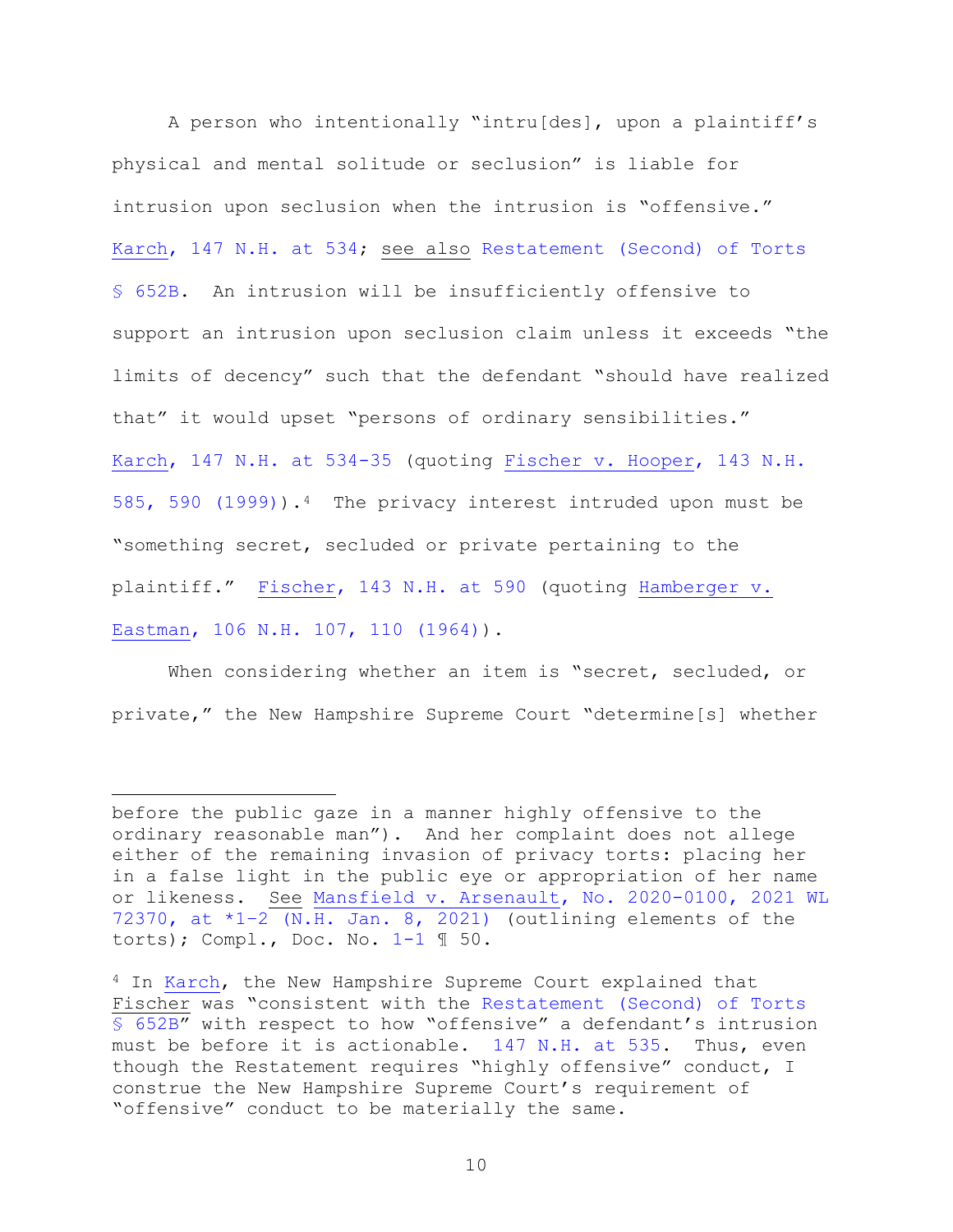a person has a reasonable expectation of privacy in [it]." See [Remsburg v. Docusearch, Inc., 149 N.H. 148, 156 \(2003\)](https://www.westlaw.com/Document/I4312569132f211d98b61a35269fc5f88/View/FullText.html?transitionType=Default&contextData=(sc.Default)&VR=3.0&RS=da3.0&fragmentIdentifier=co_pp_sp_579_156) (citing [Fischer, 143 N.H. at 589-90\)](https://www.westlaw.com/Document/Ib63d162d372311d9abe5ec754599669c/View/FullText.html?transitionType=Default&contextData=(sc.Default)&VR=3.0&RS=da3.0&fragmentIdentifier=co_pp_sp_579_589).

Whether there is a reasonable expectation of privacy can be a question for a factfinder, but it "becomes a question of law if reasonable persons can draw only one conclusion from the evidence." [Remsburg, 149 N.H. at 156.](https://www.westlaw.com/Document/I4312569132f211d98b61a35269fc5f88/View/FullText.html?transitionType=Default&contextData=(sc.Default)&VR=3.0&RS=da3.0&fragmentIdentifier=co_pp_sp_579_156) Factors that can be considered include "the degree of intrusion, the context, conduct and circumstances surrounding the intrusion as well as the intruder's motives and objectives, the setting into which he intrudes, and the expectations of those whose privacy is invaded." [Id.](https://www.westlaw.com/Document/I4312569132f211d98b61a35269fc5f88/View/FullText.html?transitionType=Default&contextData=(sc.Default)&VR=3.0&RS=da3.0&fragmentIdentifier=co_pp_sp_579_156) (quotation omitted).

Although Griffin was never Mrs. St. Pierre's employer, their conflict centers on his access to documents she created and shared in a workplace setting. Several courts have considered the relevant privacy interests at stake when employers access personal emails or files stored on companyowned devices or accounts. Those courts have concluded that employees' privacy rights are often diminished but are not necessarily expunged in the workplace.

For example, in Clark v. Teamsters Local Union 651, an employer accessed a former employee's Dropbox<sup>[5](#page-10-0)</sup> account "to search

<span id="page-10-0"></span><sup>5</sup> Dropbox is analogous to Google Drive; both are file storage and collaboration services.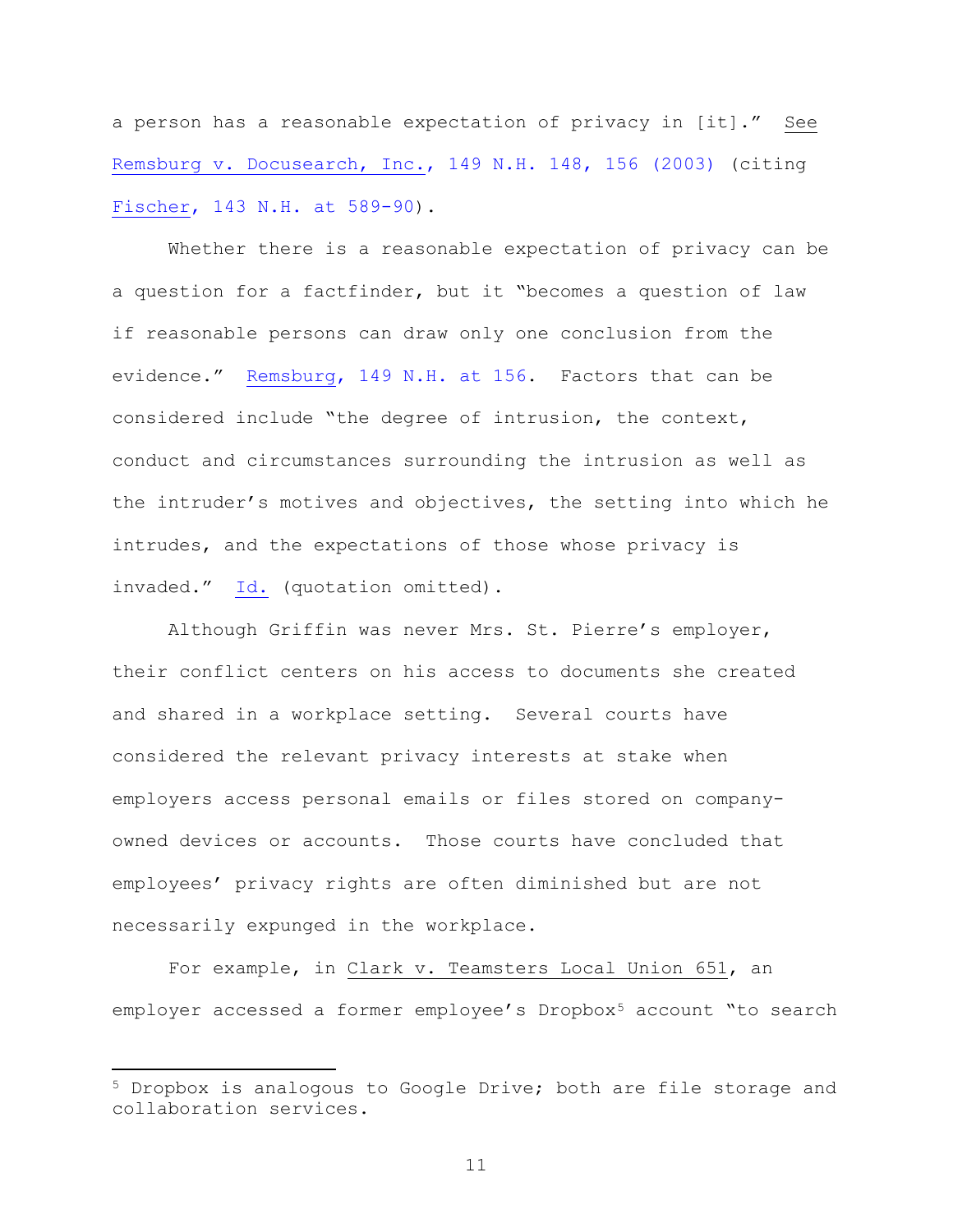for work-related files." [349 F. Supp. 3d 605, 621 \(E.D. Ky.](https://www.westlaw.com/Document/I6e1dca30d86611e8a99cca37ea0f7dc8/View/FullText.html?transitionType=Default&contextData=(sc.Default)&VR=3.0&RS=da3.0&fragmentIdentifier=co_pp_sp_7903_621)  [2018\).](https://www.westlaw.com/Document/I6e1dca30d86611e8a99cca37ea0f7dc8/View/FullText.html?transitionType=Default&contextData=(sc.Default)&VR=3.0&RS=da3.0&fragmentIdentifier=co_pp_sp_7903_621) The employee had "stored a mixture of work-related and personal documents" in the account and "tied [it] to her work email." Id. [at 622.](https://www.westlaw.com/Document/I6e1dca30d86611e8a99cca37ea0f7dc8/View/FullText.html?transitionType=Default&contextData=(sc.Default)&VR=3.0&RS=da3.0&fragmentIdentifier=co_pp_sp_7903_622) The employer accessed the Dropbox account after using the "lost password" option, which sent a new password to the work email to which the employer had access. Id. [at 621.](https://www.westlaw.com/Document/I6e1dca30d86611e8a99cca37ea0f7dc8/View/FullText.html?transitionType=Default&contextData=(sc.Default)&VR=3.0&RS=da3.0&fragmentIdentifier=co_pp_sp_7903_621) The court first noted that in some settings, "district courts have held that an employee does not have a reasonable expectation of privacy in e-mails sent or received using a work e-mail address." Id. [at 622](https://www.westlaw.com/Document/I6e1dca30d86611e8a99cca37ea0f7dc8/View/FullText.html?transitionType=Default&contextData=(sc.Default)&VR=3.0&RS=da3.0&fragmentIdentifier=co_pp_sp_7903_622) (collecting cases). And if an employee does not have a reasonable expectation of privacy in her work-related emails, then "it logically follows that [she] do[es] not have a reasonable expectation of privacy in a Dropbox account that is tied to [her] work e-mail." [Id.](https://www.westlaw.com/Document/I6e1dca30d86611e8a99cca37ea0f7dc8/View/FullText.html?transitionType=Default&contextData=(sc.Default)&VR=3.0&RS=da3.0&fragmentIdentifier=co_pp_sp_7903_622)  Further, the court found that the intrusion was not offensive because the employer "had a legitimate business purpose to recover documents related to [its] operations." [Id.](https://www.westlaw.com/Document/I6e1dca30d86611e8a99cca37ea0f7dc8/View/FullText.html?transitionType=Default&contextData=(sc.Default)&VR=3.0&RS=da3.0&fragmentIdentifier=co_pp_sp_7903_622)

A district court in New Jersey reached a similar conclusion in Christie v. Nat'l Inst. for Newman Stud., No. CV 16-6572 (FLW), [2019 WL 1916204 \(D.N.J. Apr. 30, 2019\).](https://www.westlaw.com/Document/I3087b8706bbe11e99d608a2f8658c0b8/View/FullText.html?transitionType=Default&contextData=(sc.Default)&VR=3.0&RS=da3.0) The employer in Christie reviewed some of the employee's personal emails that were being automatically downloaded to a company desktop email application containing his work emails. Id. [at \\*11.](https://www.westlaw.com/Document/I3087b8706bbe11e99d608a2f8658c0b8/View/FullText.html?transitionType=Default&contextData=(sc.Default)&VR=3.0&RS=da3.0&fragmentIdentifier=co_pp_sp_999_11) The employer never logged into the employee's personal email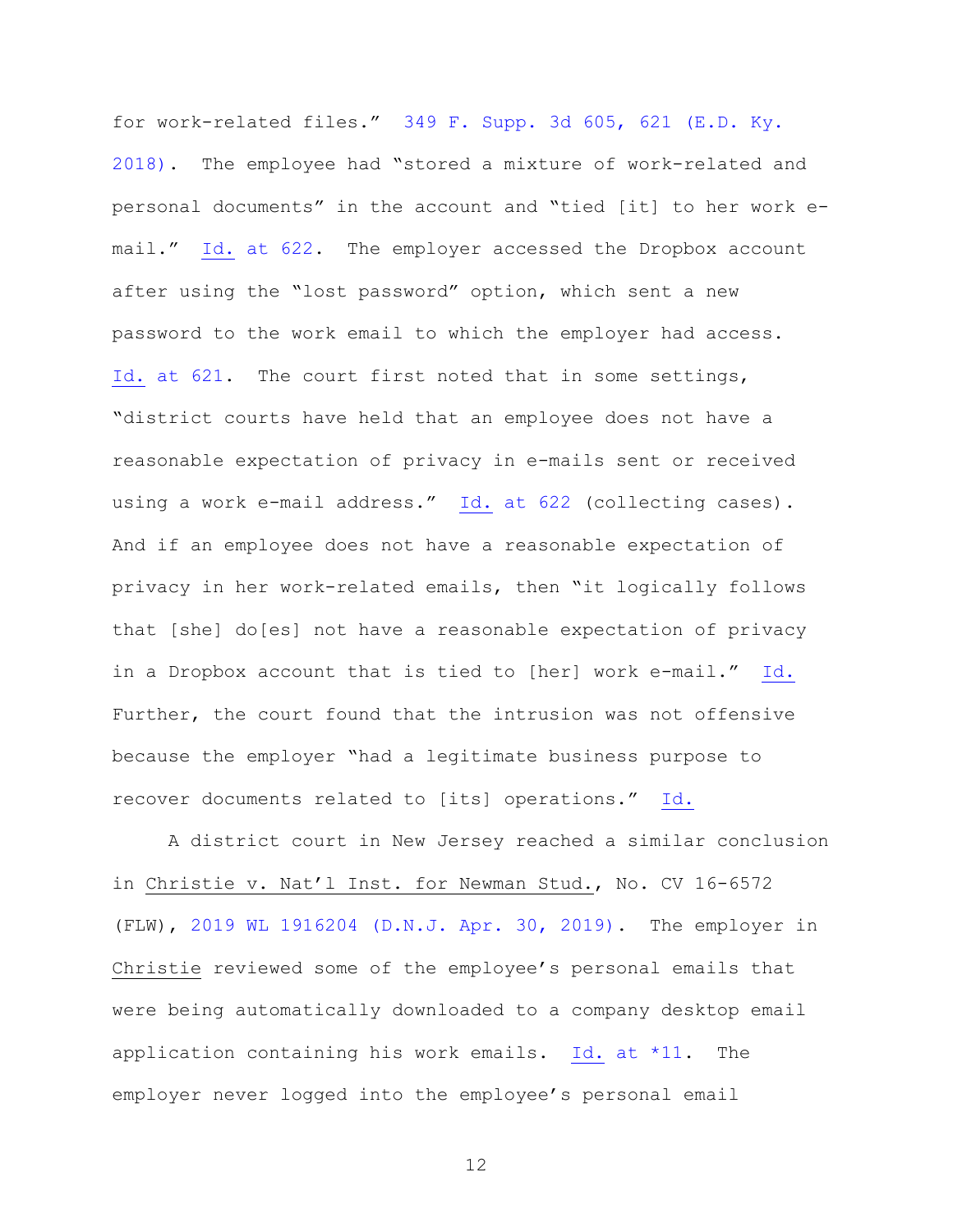account; she merely viewed emails that were passively downloaded to his work desktop. Id. at  $*8$ . The court saw this intrusion as "limited" and considered several factors to determine whether there was a reasonable expectation of privacy in the relevant emails. Id. at  $*12$ . It noted that it was the employee who decided to use an email program that mixed his personal and business email addresses. [Id.](https://www.westlaw.com/Document/I3087b8706bbe11e99d608a2f8658c0b8/View/FullText.html?transitionType=Default&contextData=(sc.Default)&VR=3.0&RS=da3.0&fragmentIdentifier=co_pp_sp_999_12) It also identified that the employer owned the computer, "was granted the authorization to access the [employee's work] desktop," only reviewed a few emails, and was only searching for emails it had a legitimate business purpose to review. [Id.](https://www.westlaw.com/Document/I3087b8706bbe11e99d608a2f8658c0b8/View/FullText.html?transitionType=Default&contextData=(sc.Default)&VR=3.0&RS=da3.0&fragmentIdentifier=co_pp_sp_999_12) Finding that there was no reasonable expectation of privacy in personal emails in these circumstances, the court held that any invasion was not sufficiently offensive. Id. [at \\*13.](https://www.westlaw.com/Document/I3087b8706bbe11e99d608a2f8658c0b8/View/FullText.html?transitionType=Default&contextData=(sc.Default)&VR=3.0&RS=da3.0&fragmentIdentifier=co_pp_sp_999_13)

Even when using an employer-provided account, employees can retain some expectation of privacy in their files or messages, such as where the employer condones personal use -- or the files are marked as personal or confidential. See [Mintz v. Mark](https://www.westlaw.com/Document/I7949a5c4ea9211e18757b822cf994add/View/FullText.html?transitionType=Default&contextData=(sc.Default)&VR=3.0&RS=da3.0&fragmentIdentifier=co_pp_sp_4637_990%2c+997)  [Bartelstein & Assocs., 885 F. Supp. 2d 987, 990, 997 \(C.D.](https://www.westlaw.com/Document/I7949a5c4ea9211e18757b822cf994add/View/FullText.html?transitionType=Default&contextData=(sc.Default)&VR=3.0&RS=da3.0&fragmentIdentifier=co_pp_sp_4637_990%2c+997) Cal. [2012\)](https://www.westlaw.com/Document/I7949a5c4ea9211e18757b822cf994add/View/FullText.html?transitionType=Default&contextData=(sc.Default)&VR=3.0&RS=da3.0&fragmentIdentifier=co_pp_sp_4637_990%2c+997) (finding that an employee retained a "limited expectation of privacy" in a phone's text messages, even when the employer "owned the account and paid all the bills" because the employer "was aware of and permitted [him] to make personal calls"); [Convertino v. United States DOJ, 674 F. Supp. 2d 97,](https://www.westlaw.com/Document/Ibebdacdce64f11dea82ab9f4ee295c21/View/FullText.html?transitionType=Default&contextData=(sc.Default)&VR=3.0&RS=da3.0&fragmentIdentifier=co_pp_sp_4637_108) 108 (D.D.C.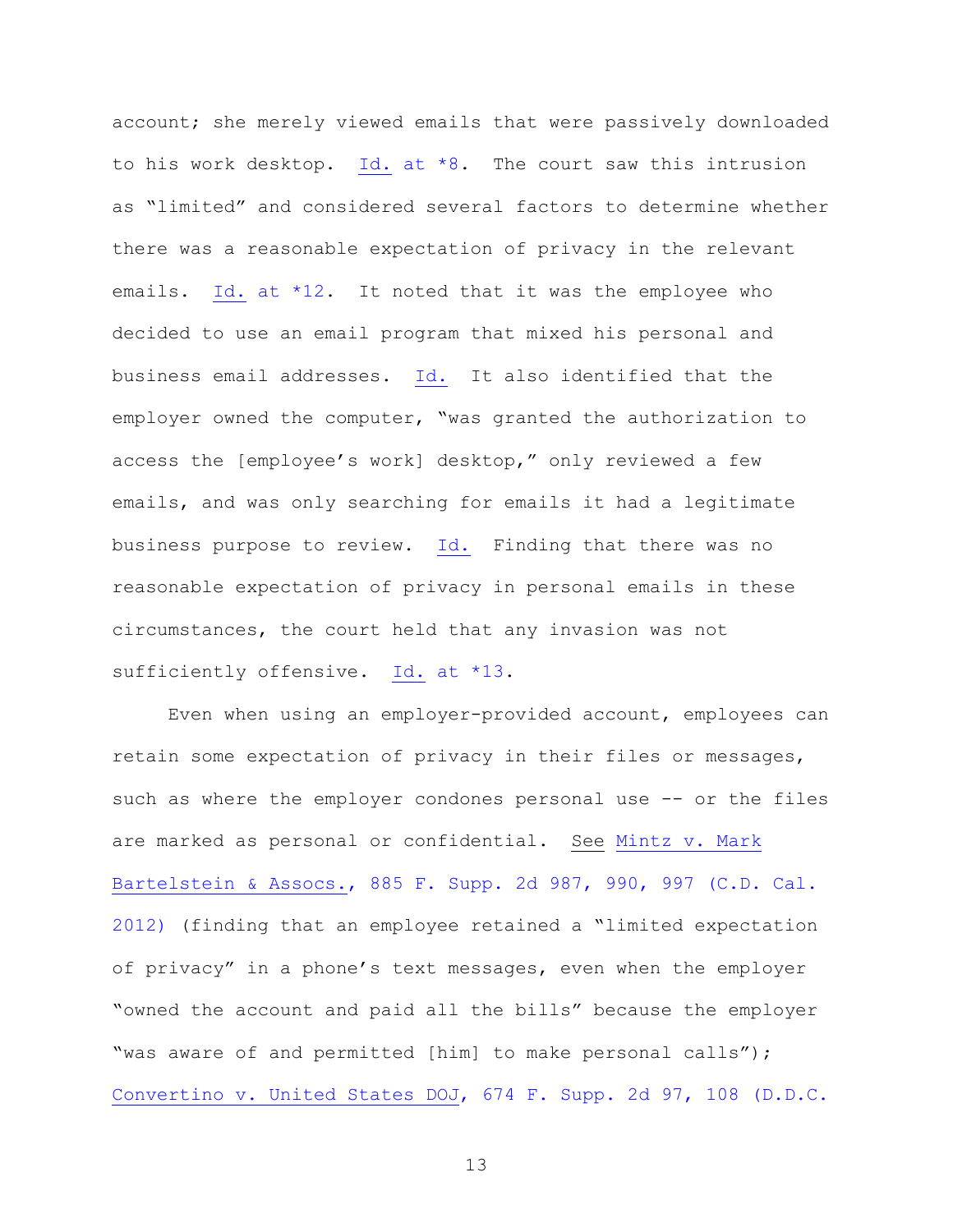[2009\)](https://www.westlaw.com/Document/Ibebdacdce64f11dea82ab9f4ee295c21/View/FullText.html?transitionType=Default&contextData=(sc.Default)&VR=3.0&RS=da3.0&fragmentIdentifier=co_pp_sp_4637_108) (holding that an employee who emails his lawyer through an employer-provided account can "reasonably expect[] his e-mails . . . to remain confidential").

Mrs. St. Pierre alleges that Griffin's actions were sufficiently offensive because he "target[ed] [her], posing as her husband." Compl., Doc. No. [1-1](https://nhd-ecf.sso.dcn/doc1/11712554197) ¶ 51. But nowhere does she say that Griffin ever induced her into believing that he was, in fact, Mr. St. Pierre, or that she had communicated with Mr. St. Pierre's Legacy account after Griffin took over. She only claims that Griffin "accessed" her account "for several months." Id. ¶ 25. The complaint only pleads with sufficient specificity that Griffin accessed the two files Mrs. St. Pierre shared with her husband's account. See [Christie, 2019 WL 1916204 \\*12 n.15](https://www.westlaw.com/Document/I3087b8706bbe11e99d608a2f8658c0b8/View/FullText.html?transitionType=Default&contextData=(sc.Default)&VR=3.0&RS=da3.0&fragmentIdentifier=co_pp_sp_999_12) (explaining that plaintiffs must identify the "specific" documents the defendant supposedly read). So her claim rests on whether she had a reasonable expectation of privacy in those files and whether Griffin went "beyond the limits of decency" in viewing them. See Remsburg, [149 N.H. at 156.](https://www.westlaw.com/Document/I4312569132f211d98b61a35269fc5f88/View/FullText.html?transitionType=Default&contextData=(sc.Default)&VR=3.0&RS=da3.0&fragmentIdentifier=co_pp_sp_579_156)

Even construing the complaint generously, I determine that Mrs. St. Pierre did not have a reasonable expectation of privacy in the documents she alleges were accessed and shared by Griffin. She concedes that she shared the documents with a corporate Google account and continued to share them after her husband transferred that account to Griffin. She also made no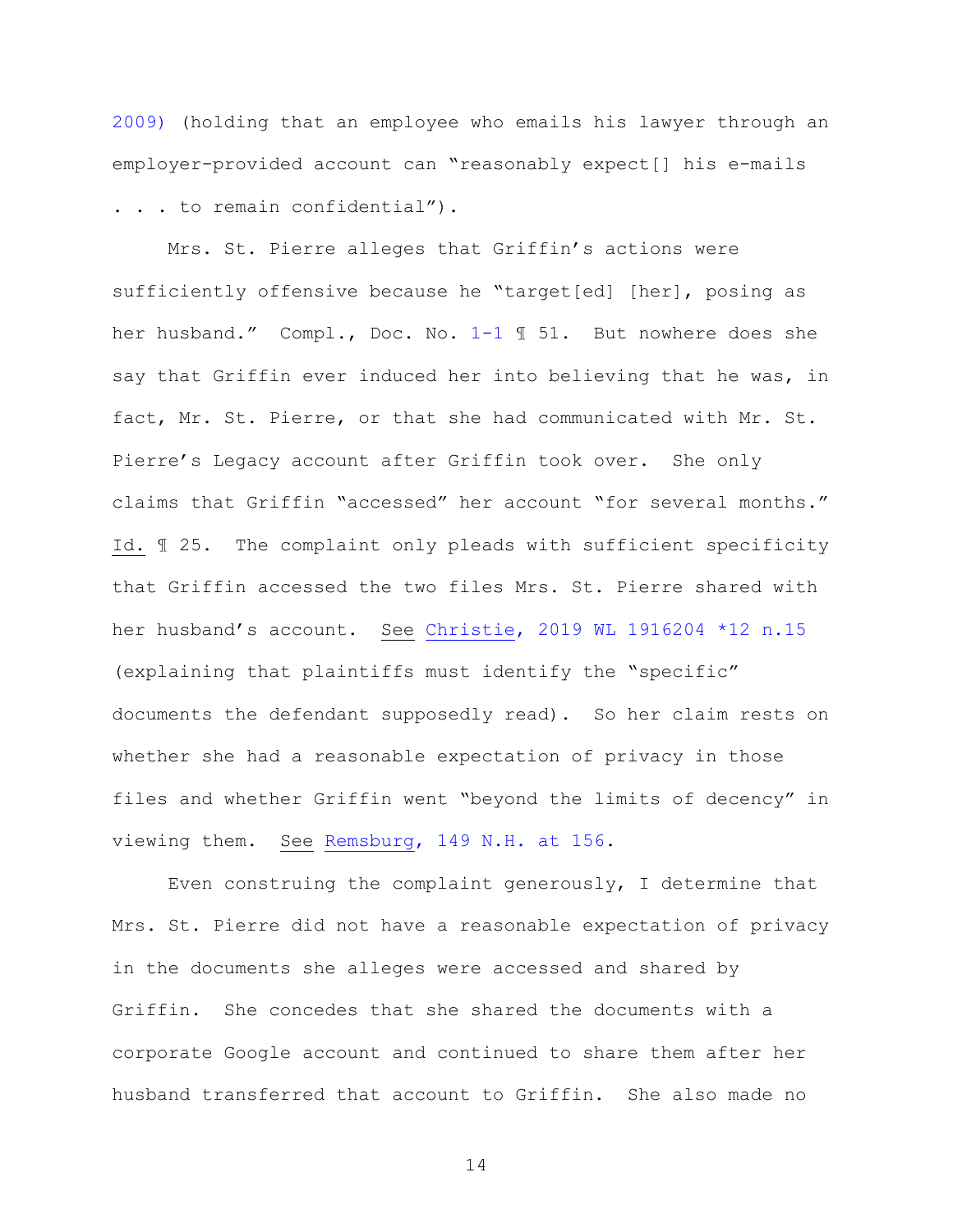attempts to protect or encrypt the documents should her husband lose access to his account, nor did she give the files names that would flag that they were not business-related. Griffin, for his part, having terminated Mr. St. Pierre for allegedly using Legacy resources in a competing venture, had a business purpose for examining Mr. St. Pierre's files and is not alleged to have induced Mrs. St. Pierre into believing he was her husband. Therefore, the documents were not "secret, secluded, or private" such that Mrs. St. Pierre had a reasonable expectation of privacy in them. See [Remsburg, 149 N.H. at 156.](https://www.westlaw.com/Document/I4312569132f211d98b61a35269fc5f88/View/FullText.html?transitionType=Default&contextData=(sc.Default)&VR=3.0&RS=da3.0&fragmentIdentifier=co_pp_sp_579_156) Nor can any intrusion by Griffin in accessing the documents be seen as "beyond the limits of decency" to people of "ordinary sensibilities." See [id.](https://www.westlaw.com/Document/I4312569132f211d98b61a35269fc5f88/View/FullText.html?transitionType=Default&contextData=(sc.Default)&VR=3.0&RS=da3.0&fragmentIdentifier=co_pp_sp_579_156) Accordingly, Mrs. St. Pierre's invasion of privacy claim must be dismissed.

## **B. Litigation Activity Claims**

Griffin and Mr. St. Pierre are presently locked in an acrimonious state court litigation. While not a party to that case, Mrs. St. Pierre received two subpoenas from Griffin's attorneys. One was for all her emails for the prior four years, and the other for more information related to her computer and cell phones. Compl., Doc. No. [1-1](https://nhd-ecf.sso.dcn/doc1/11712554197) ¶ 21. Mrs. St. Pierre successfully had the subpoenas quashed in state court. Id. ¶¶ 22-28. The court described the subpoenas as "defective" and "the classic explanation of a fishing expedition." Id. ¶ 28.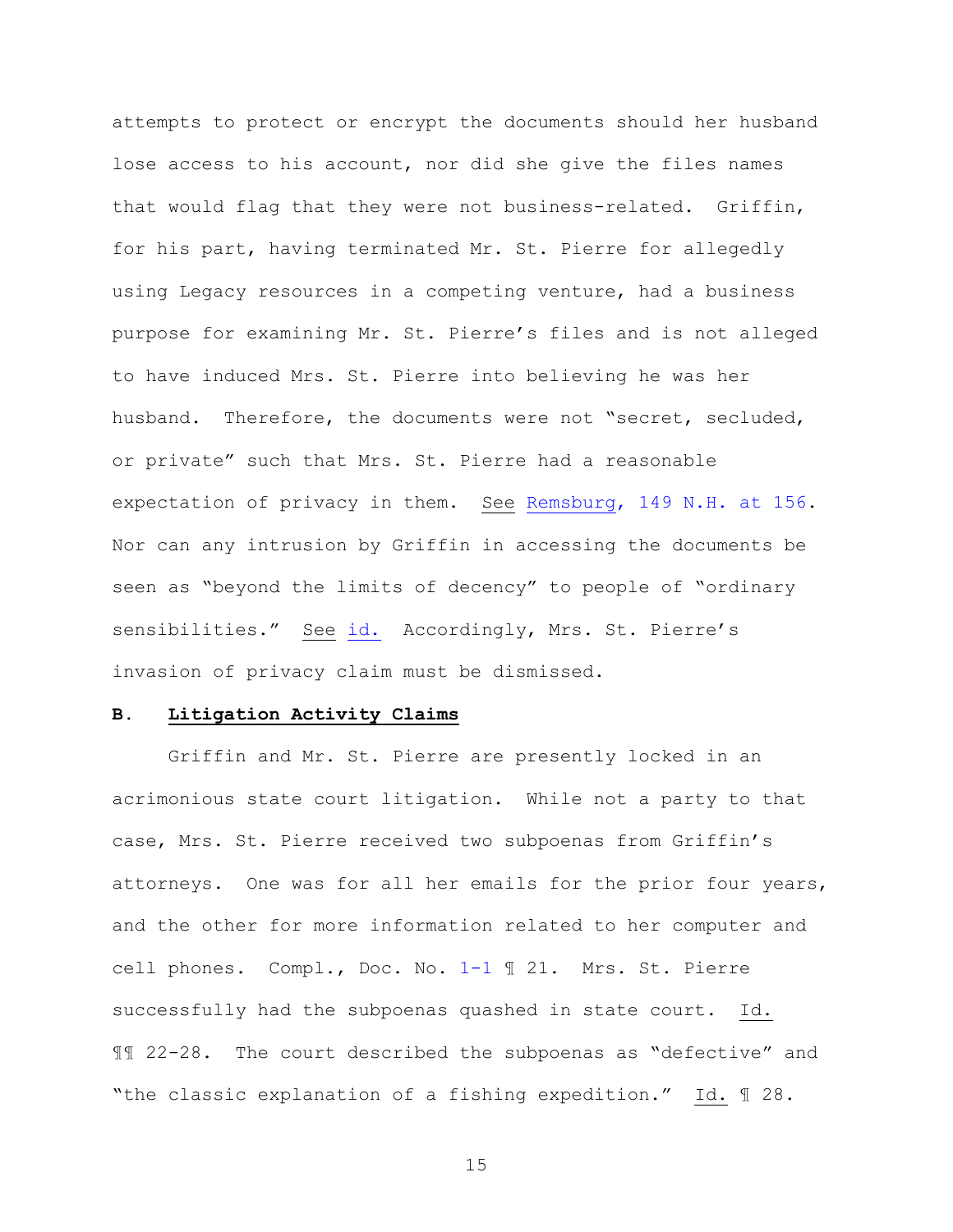Mrs. St. Pierre spends considerable time in the complaint explaining how Legacy's attempts to subpoena her were "intentionally deceitful," id. ¶ 23, and "fraudulent," id. ¶¶ 24, 26. Despite her success in quashing the subpoenas, Mrs. St. Pierre now brings a claim that Griffin retaliated against her in the state court case after she reported him to law enforcement. Id. ¶¶ 53-55.

Mrs. St. Pierre's complaint fails for two reasons. First, she has failed to tie her allegations to a specific cause of action. New Hampshire does not recognize a general tort for retaliation outside the workplace. Cf. [U.S. Equal Emp.](https://www.westlaw.com/Document/I7e5549c0da4711e5b10893af99153f48/View/FullText.html?transitionType=Default&contextData=(sc.Default)&VR=3.0&RS=da3.0&fragmentIdentifier=co_pp_sp_579_609)  [Opportunity Comm'n v. Fred Fuller Oil Co., 168 N.H. 606, 609](https://www.westlaw.com/Document/I7e5549c0da4711e5b10893af99153f48/View/FullText.html?transitionType=Default&contextData=(sc.Default)&VR=3.0&RS=da3.0&fragmentIdentifier=co_pp_sp_579_609)  [\(2016\).](https://www.westlaw.com/Document/I7e5549c0da4711e5b10893af99153f48/View/FullText.html?transitionType=Default&contextData=(sc.Default)&VR=3.0&RS=da3.0&fragmentIdentifier=co_pp_sp_579_609)

Next, to the extent that her complaint relies on Griffin's aggressive litigation tactics, it cannot survive under New Hampshire law, which immunizes "[s]tatements made in the course of judicial proceedings" from civil suit "if the statements are pertinent or relevant to the proceedings." [Lath v. City of](https://www.westlaw.com/Document/I419fc9803cb811e89d46ed79fb792237/View/FullText.html?transitionType=Default&contextData=(sc.Default)&VR=3.0&RS=da3.0&fragmentIdentifier=co_pp_sp_999_2)  [Manchester, NH, 2017 DNH 057, 2018 WL 1718291, at \\*2 \(D.N.H.](https://www.westlaw.com/Document/I419fc9803cb811e89d46ed79fb792237/View/FullText.html?transitionType=Default&contextData=(sc.Default)&VR=3.0&RS=da3.0&fragmentIdentifier=co_pp_sp_999_2)  [Apr. 9, 2018\)](https://www.westlaw.com/Document/I419fc9803cb811e89d46ed79fb792237/View/FullText.html?transitionType=Default&contextData=(sc.Default)&VR=3.0&RS=da3.0&fragmentIdentifier=co_pp_sp_999_2) (quoting Provencher v. Buzzell-Plourde Assocs., [142 N.H. 848, 853 \(1998\)\)](https://www.westlaw.com/Document/Ic13e118236f811d98b61a35269fc5f88/View/FullText.html?transitionType=Default&contextData=(sc.Default)&VR=3.0&RS=da3.0&fragmentIdentifier=co_pp_sp_579_853). The appropriate venue for Mrs. St. Pierre to pursue redress for expenses related to the state court litigation is before the state court. See [Emerson v. Town of](https://www.westlaw.com/Document/I12898e3a355411d98b61a35269fc5f88/View/FullText.html?transitionType=Default&contextData=(sc.Default)&VR=3.0&RS=da3.0&fragmentIdentifier=co_pp_sp_579_632)  [Stratford, 139 N.H. 629, 632 \(1995\)](https://www.westlaw.com/Document/I12898e3a355411d98b61a35269fc5f88/View/FullText.html?transitionType=Default&contextData=(sc.Default)&VR=3.0&RS=da3.0&fragmentIdentifier=co_pp_sp_579_632) (explaining that "the trial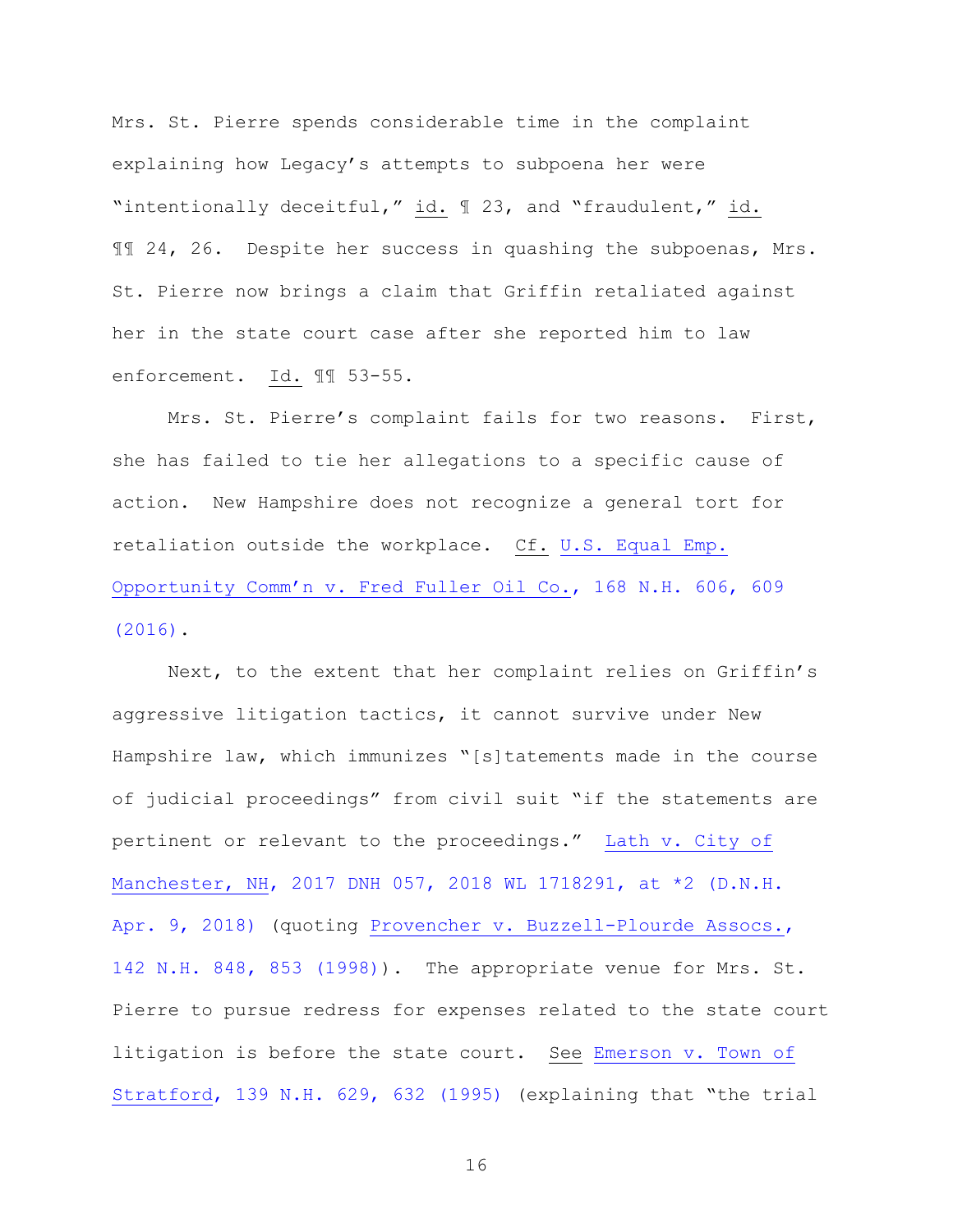court is in the best position to decide whether a party's claim constitutes bad faith or is patently unreasonable" (quotation omitted)).

## **C. Defamation Claim**

Mrs. St. Pierre bases her defamation claim on statements Griffin made about her in his book.<sup>[6](#page-16-0)</sup> I focus here on certain statements Griffin made about the state of her marriage, as the other statements are either not defamatory on their face or are mere nonactionable statements of opinion.<sup>[7](#page-16-1)</sup>

Griffin's most concerning false statements are his allegedly false claims that Mr. St. Pierre had told Griffin that "he had an 'awful' night dealing with his wife" where "she was yelling at him and he didn't want the kids to hear it from their

<span id="page-16-0"></span><sup>&</sup>lt;sup>6</sup> Mrs. St. Pierre also cites several allegedly defamatory statements Griffin made about her husband. She cannot ground her defamation claim on these statements, however, because they are not "'of and concerning' [her], a requirement for showing defamation." [Flotech, Inc. v. E.I. Du Pont de](https://www.westlaw.com/Document/I1ea6642b950011d9bc61beebb95be672/View/FullText.html?transitionType=Default&contextData=(sc.Default)&VR=3.0&RS=da3.0&fragmentIdentifier=co_pp_sp_350_778+n.3) Nemours & Co., [814 F.2d 775, 778 n.3 \(1st Cir. 1987\)](https://www.westlaw.com/Document/I1ea6642b950011d9bc61beebb95be672/View/FullText.html?transitionType=Default&contextData=(sc.Default)&VR=3.0&RS=da3.0&fragmentIdentifier=co_pp_sp_350_778+n.3) (quoting [Rosenblatt v.](https://www.westlaw.com/Document/I98be5c959c1c11d9bc61beebb95be672/View/FullText.html?transitionType=Default&contextData=(sc.Default)&VR=3.0&RS=da3.0&fragmentIdentifier=co_pp_sp_780_81)  [Baer, 383 U.S. 75, 81-82 \(1966\)\)](https://www.westlaw.com/Document/I98be5c959c1c11d9bc61beebb95be672/View/FullText.html?transitionType=Default&contextData=(sc.Default)&VR=3.0&RS=da3.0&fragmentIdentifier=co_pp_sp_780_81).

<span id="page-16-1"></span> $7$  For example, Griffin's statement that Mrs. St. Pierre had "just retired" is not defamatory on its face and his statements that she was a "classy lady" (intended sarcastically) and "ignorant" are quintessential examples of non-defamatory "opinion" statements. See [Restatement \(Second\) of Torts §](https://www.westlaw.com/Document/I82cb29d1dc1611e2ac56d4437d510c12/View/FullText.html?transitionType=Default&contextData=(sc.Default)&VR=3.0&RS=da3.0) 559 cmt. e. (describing defamation standard); [Automated Transactions, LLC v.](https://www.westlaw.com/Document/If3139410c03f11e9b449da4f1cc0e662/View/FullText.html?transitionType=Default&contextData=(sc.Default)&VR=3.0&RS=da3.0&fragmentIdentifier=co_pp_sp_579_532)  [Am. Bankers Ass'n, 172 N.H. 528, 532-33 \(2019\)](https://www.westlaw.com/Document/If3139410c03f11e9b449da4f1cc0e662/View/FullText.html?transitionType=Default&contextData=(sc.Default)&VR=3.0&RS=da3.0&fragmentIdentifier=co_pp_sp_579_532) (opinion statements).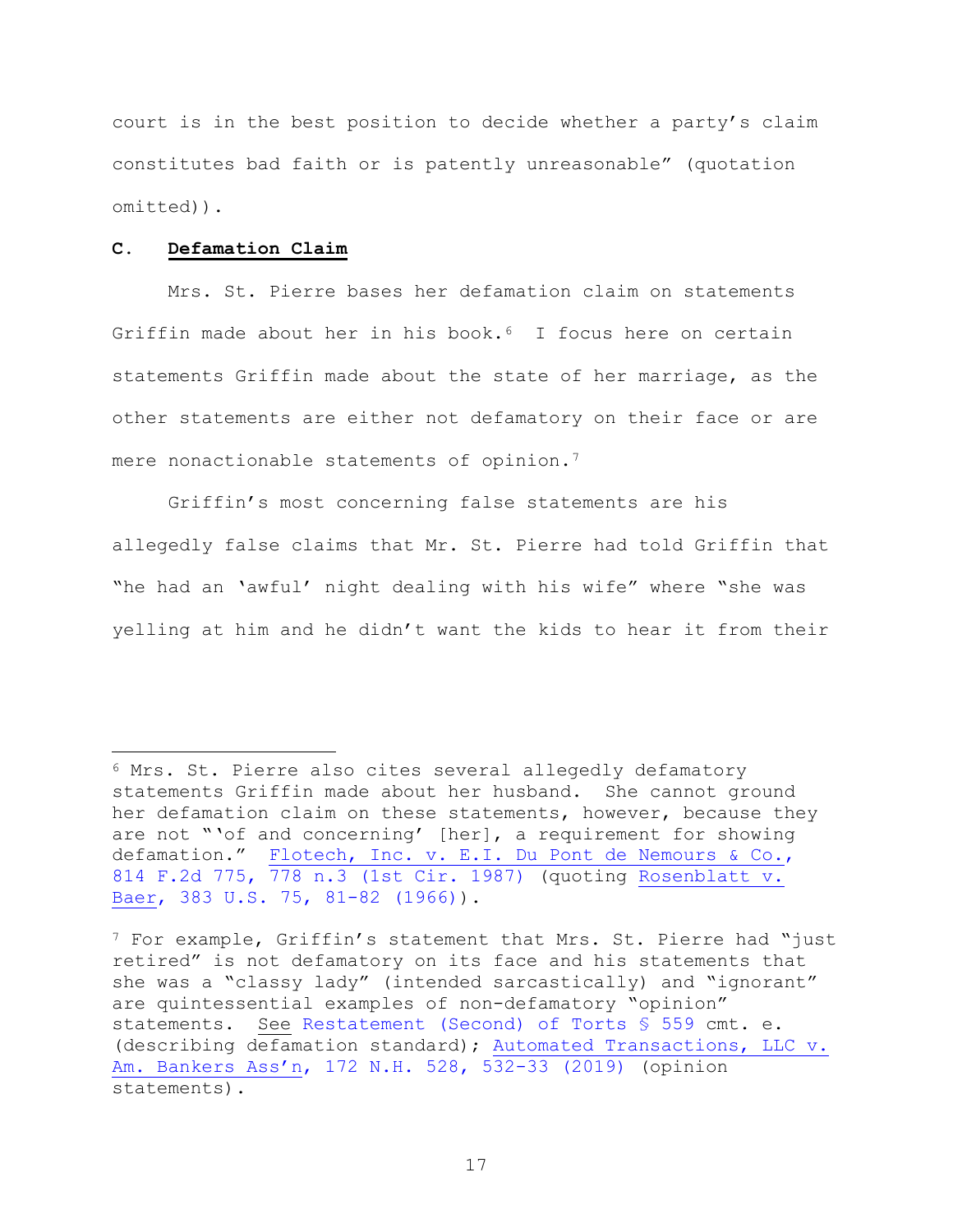bedrooms," and that "things are not good between him and his wife." Compl., Doc. No. [1-1](https://nhd-ecf.sso.dcn/doc1/11712554197) ¶ 33.[8](#page-17-0)

New Hampshire law dictates that a statement is defamatory if it "hold[s] the plaintiff up to contempt, hatred, scorn or ridicule, or tend[s] to impair the plaintiff's standing in the community." [Boyle v. Dwyer, 172 N.H. 548, 554 \(2019\).](https://www.westlaw.com/Document/I01635dc0c04011e9aec88be692101305/View/FullText.html?transitionType=Default&contextData=(sc.Default)&VR=3.0&RS=da3.0&fragmentIdentifier=co_pp_sp_579_554) Although I do not doubt that false statements about marital discord can in some circumstances support a defamation claim, the statements Mrs. St. Pierre cites are simply not sufficiently damaging to

<span id="page-17-0"></span><sup>8</sup> Another statement that could have been understood as a nonopinion assertion is that Mrs. St. Pierre "thought it was appropriate to access the company's Google Drive and delete files." Compl., Doc. No. [1-1](https://nhd-ecf.sso.dcn/doc1/11712554197) ¶ 30. While this statement might, at first blush, be construed as a defamatory accusation of criminal behavior, the context surrounding it (which is incorporated into the complaint by reference) makes clear that Mrs. St. Pierre "had been provided access to certain folders on the company's Google Drive." Stephen Griffin, Front Row Seat: Greed and Corruption in a Youth Sports Company (2020) (e-book). To echo my earlier summary about when the SCA applies, I do not understand this statement, seen in context, as an accusation of criminal conduct.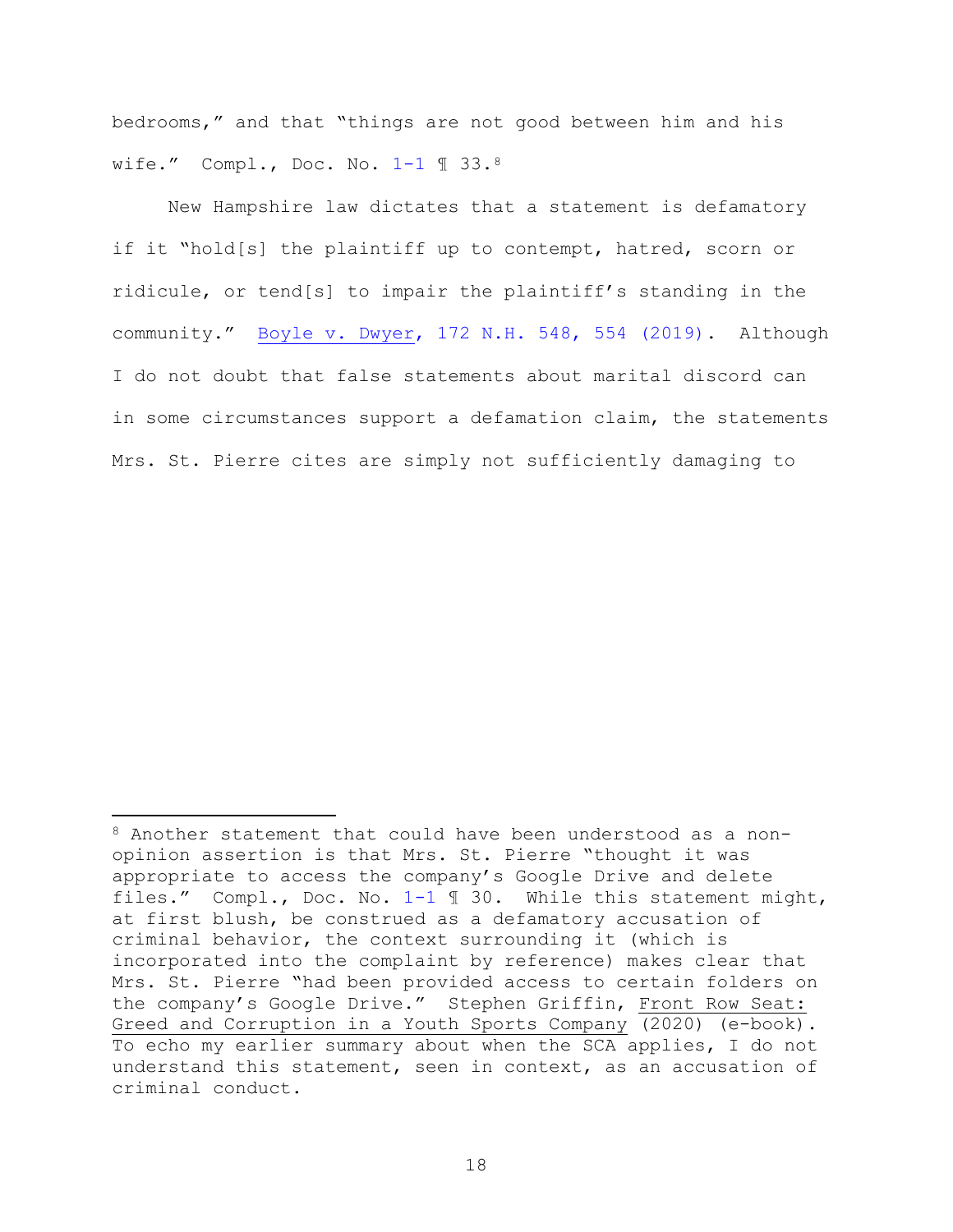support a defamation claim.<sup>9</sup> Accordingly, her defamation claim also fails to state a viable claim for relief.<sup>[10](#page-18-1)</sup>

<span id="page-18-1"></span><sup>10</sup> In dismissing Mrs. St. Pierre's defamation claim, I attach no weight to Griffin's argument that his statements cannot possibly be defamatory because he did not use Mrs. St. Pierre's name and included a disclaimer in the book that it is a work of fiction. Such arguments are bound to fail whenever, as is the case here, the details included in the book "would identify [the plaintiff] unmistakably to anyone who has known [her] well for a long time (members of [her] famil[y] for example) . . . and no more is required for liability . . . in defamation law . . . ." [Haynes](https://www.westlaw.com/Document/Ic869a7c196fd11d9a707f4371c9c34f0/View/FullText.html?transitionType=Default&contextData=(sc.Default)&VR=3.0&RS=da3.0&fragmentIdentifier=co_pp_sp_506_1223)  [v. Alfred A. Knopf, Inc., 8 F.3d 1222, 1223 \(7th Cir. 1993\)](https://www.westlaw.com/Document/Ic869a7c196fd11d9a707f4371c9c34f0/View/FullText.html?transitionType=Default&contextData=(sc.Default)&VR=3.0&RS=da3.0&fragmentIdentifier=co_pp_sp_506_1223) (citing [Baer, 383 U.S. at 79-87\)](https://www.westlaw.com/Document/I98be5c959c1c11d9bc61beebb95be672/View/FullText.html?transitionType=Default&contextData=(sc.Default)&VR=3.0&RS=da3.0&fragmentIdentifier=co_pp_sp_780_79).

<span id="page-18-0"></span><sup>&</sup>lt;sup>9</sup> Three-quarters of a century ago, the D.C. Circuit wrote in dicta that "[a] mere assertion of marital discord is libelous."<br>Thackrey y. Patterson, 157 F.2d 614, 615 (D.C. Cir. 1946). This [Thackrey v. Patterson, 157 F.2d 614, 615 \(D.C. Cir. 1946\).](https://www.westlaw.com/Document/I1ac466068e1011d98e8fb00d6c6a02dd/View/FullText.html?transitionType=Default&contextData=(sc.Default)&VR=3.0&RS=da3.0&fragmentIdentifier=co_pp_sp_350_615) language was later cited a handful of times but has not been relied on in over four decades. See [Phillips v. Evening Star](https://www.westlaw.com/Document/I01545158346311d98b61a35269fc5f88/View/FullText.html?transitionType=Default&contextData=(sc.Default)&VR=3.0&RS=da3.0&fragmentIdentifier=co_pp_sp_162_83)  [Newspaper Co., 424 A.2d 78, 83 \(D.C. 1980\).](https://www.westlaw.com/Document/I01545158346311d98b61a35269fc5f88/View/FullText.html?transitionType=Default&contextData=(sc.Default)&VR=3.0&RS=da3.0&fragmentIdentifier=co_pp_sp_162_83) Defamation is always contextual, and when "determining the defamatory character of language, the meaning of which is clear . . . the current standards of moral and social conduct" in the relevant community is an "important factor." [Restatement \(Second\) of](https://www.westlaw.com/Document/I82cb5126dc1611e2ac56d4437d510c12/View/FullText.html?transitionType=Default&contextData=(sc.Default)&VR=3.0&RS=da3.0)  [Torts §](https://www.westlaw.com/Document/I82cb5126dc1611e2ac56d4437d510c12/View/FullText.html?transitionType=Default&contextData=(sc.Default)&VR=3.0&RS=da3.0) 614 cmt. d. Given the ever-evolving nature of social change, what was defamatory "to one person at a given time and place" may no longer "be derogatory of another person at a different time or in a different place." [Id.](https://www.westlaw.com/Document/I01545158346311d98b61a35269fc5f88/View/FullText.html?transitionType=Default&contextData=(sc.Default)&VR=3.0&RS=da3.0) I am confident that the public scorn associated with common "marital discord" is significantly less than it was seventy-five years ago.